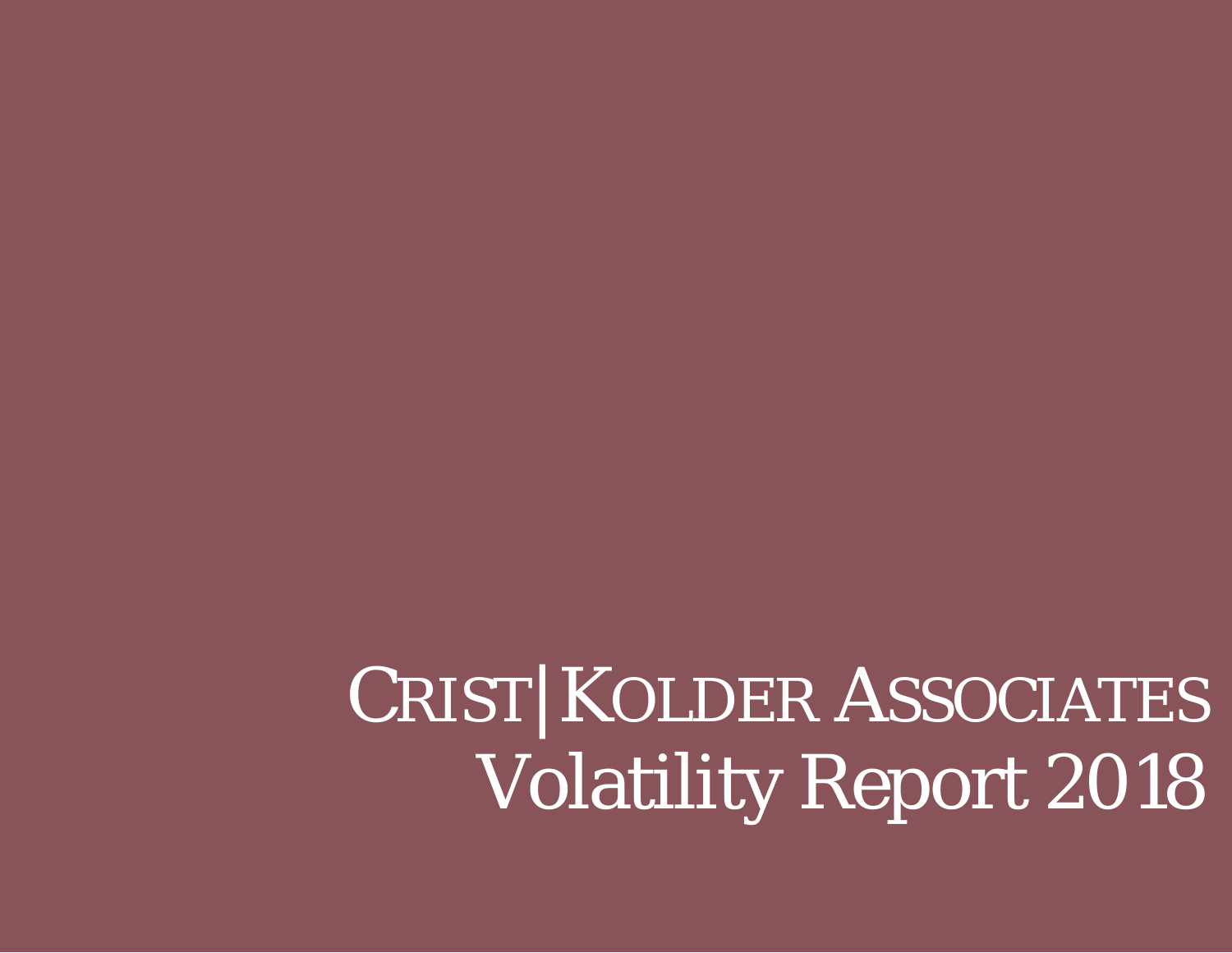

### CRIST|KOLDER Volatility Report

*Table of Contents*

| Methodology                 | Page 2  |
|-----------------------------|---------|
| <b>Report Highlights</b>    | Page 5  |
| Location                    | Page 6  |
| <b>Executive Turnover</b>   | Page 9  |
| <b>C-Suite Career Paths</b> | Page 18 |
| <b>Diversity Landscape</b>  | Page 36 |
| <b>Education Background</b> | Page 44 |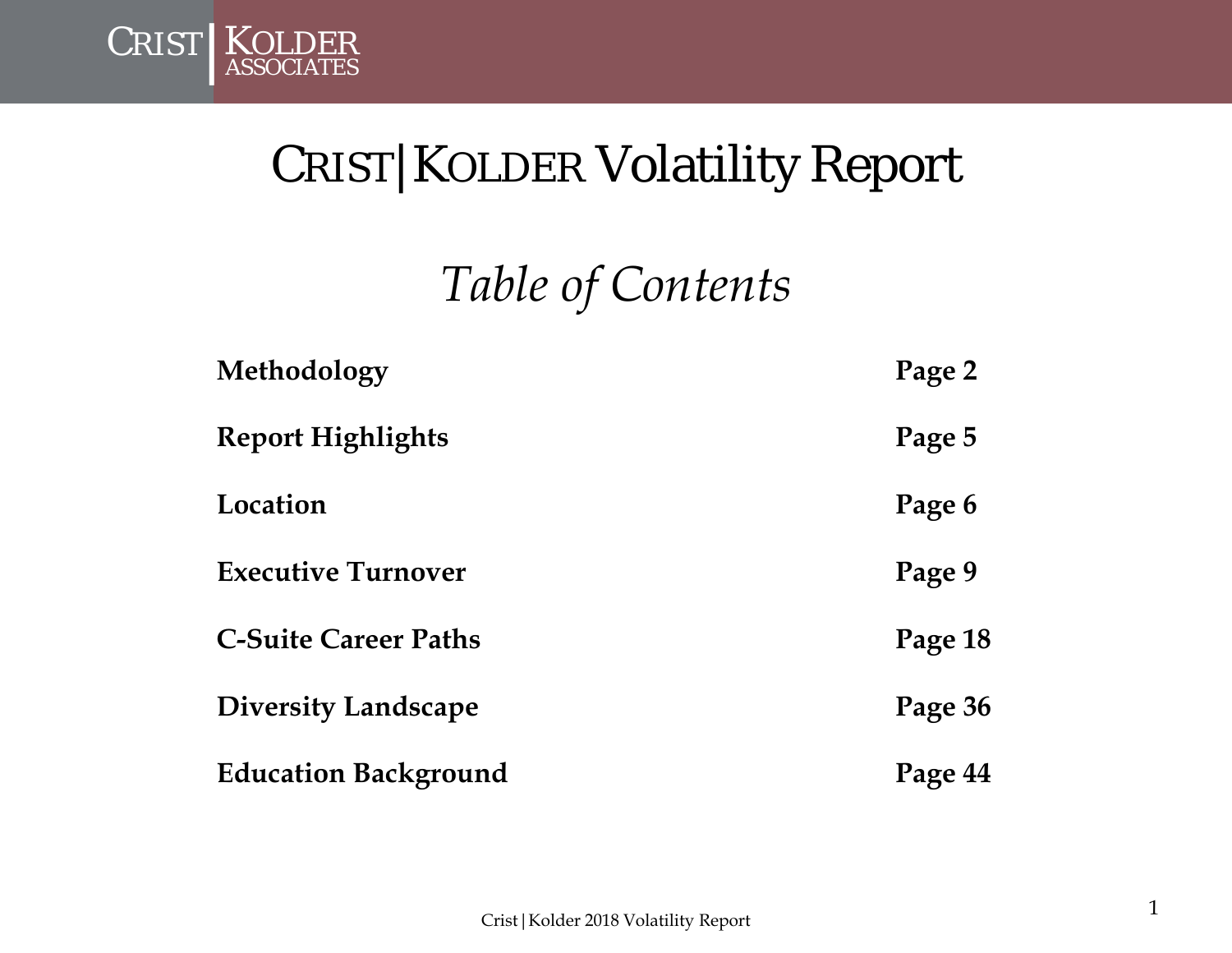

# **Methodology**

The annual Crist|Kolder Volatility Report of America's Leading Companies examines the backgrounds and measures the turnover of C-Suite executives in a portfolio of 673 of America's leading companies from the Fortune 500 and the S&P 500 Indexes.

Crist|Kolder Associates examines each of the portfolio companies individually, noting personnel and organizational changes in the CEO, CFO, and COO roles. Each executive's background is explored, including the path taken to get to their current role: industry background, functional experience, and education. This includes demographic information such as age, gender, and race.

This is the fifteenth year of the Crist|Kolder Volatility Report, though information for the report goes back to 1995. This Summer 2018 release of the Crist|Kolder Volatility Report contains data through August 1, 2018.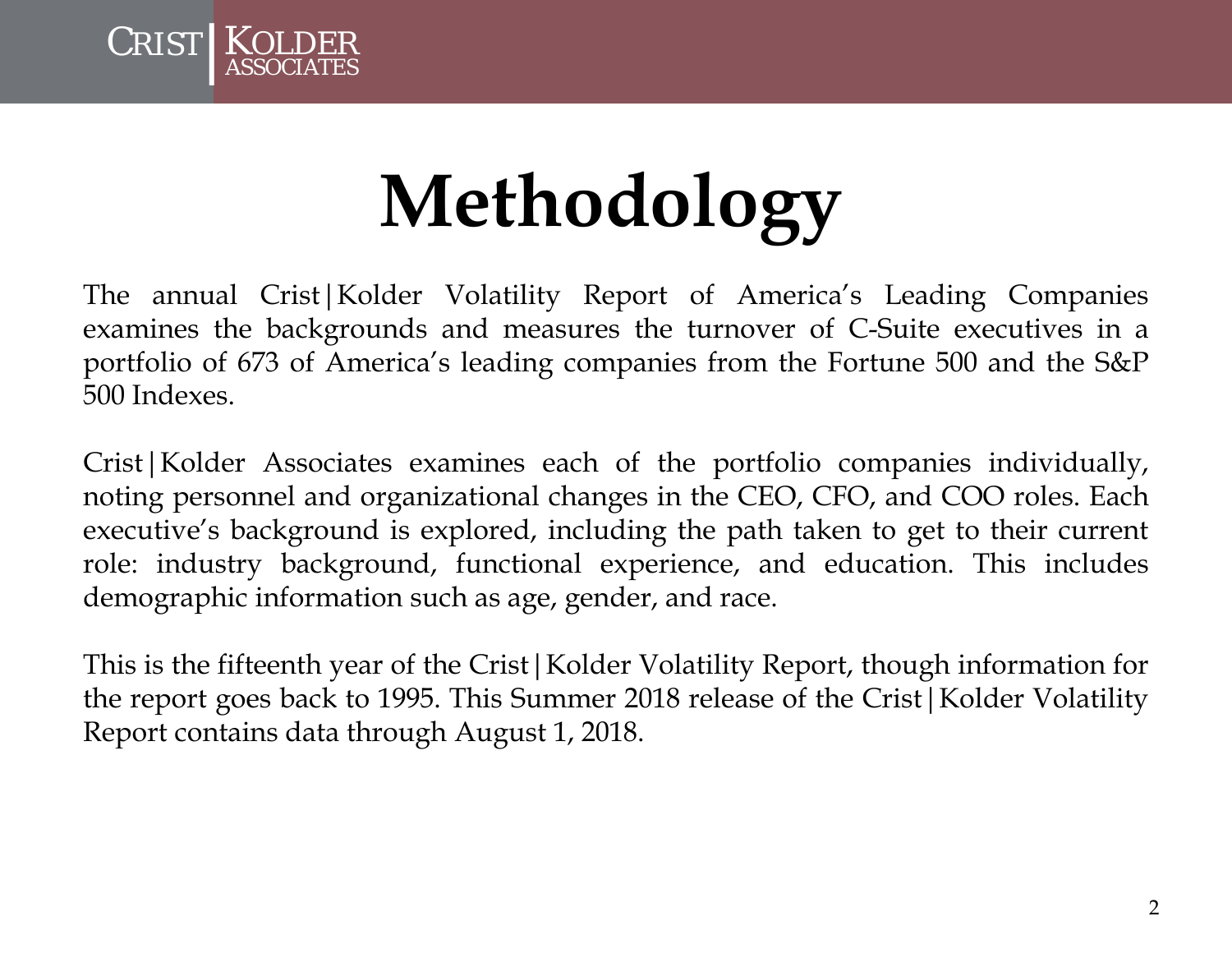# **Methodology Notes**

- **2018 Fortune 500 and S&P 500 Companies (673 Total)**
	- **Companies Removed from 2017: 30**
	- **Companies Added: 30**

CRIST | KOLDER

- **Public Companies: 644**
- **Private Companies: 29**
- **Data tracked January 1, 1995 through August 1, 2018; update occurs every December**
- **Industries broken down by Fortune's classification system and then grouped into designated larger categories based on SIC codes and judgment of Crist|Kolder Associates**
- **Resources:**
	- Bloomberg: www.bloomberg.com
	- Businessweek: www.businessweek.com
	- Capital IQ: www.capitaliq.com
	- Fortune: www.fortune.com
	- LinkedIn: www.linkedin.com
	- SEC Company Filings: www.sec.gov
	- Yahoo Finance: www.finance.yahoo.com
	- Individual company websites

**Color Key**  $B$ lue **= CEO Green = CFO Purple = COO**

*Graphs and data correspond with the color key above*

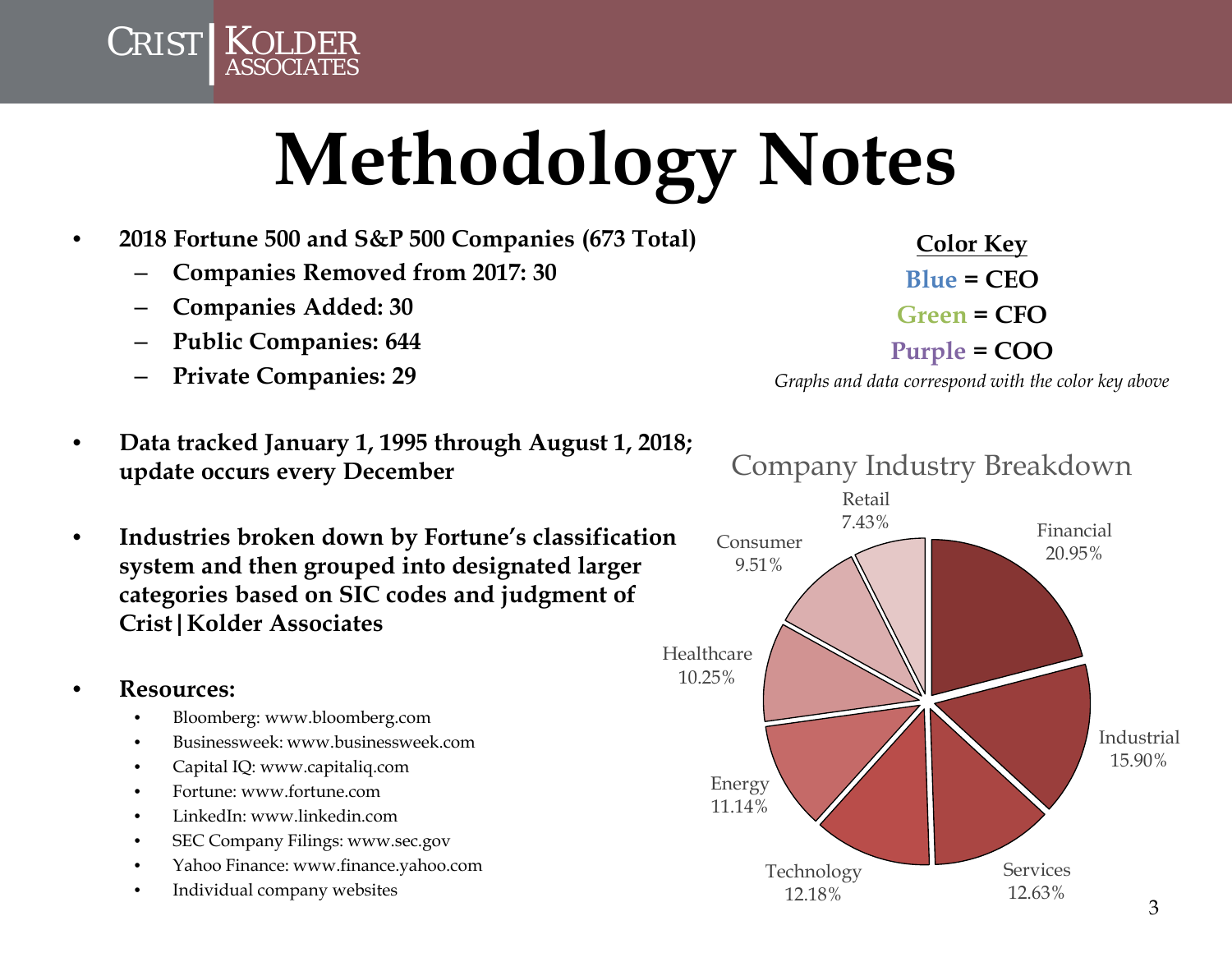

### **Definitions**

Turnover: The rate at which there is a new hire for a C-Suite position

Volatility: Turnover is noted when the executive starts in the new role (as opposed to the date of announcement)

Internal change: An executive is promoted to a role at the company where he/she is already employed

External change: An executive is recruited to a position at a company to which his/her previous position has no formal ties

Mergers: In a merger of equals, the combined company is considered a new entity. A change in leadership, therefore, is marked for all mergers. A change is internal if the executive was previously employed by either of the merging companies

Acquisitions: In the event an executive from the acquired company is appointed to a role in the acquiring company, it is an internal change

Partial year: Designation indicates data gathered up to August 1, 2018, not a projection

COO Role: If no individual operates under the title of COO at a given company, description of duties, executive hierarchy, and compensation are simultaneously analyzed to determine if someone with another title fulfills this role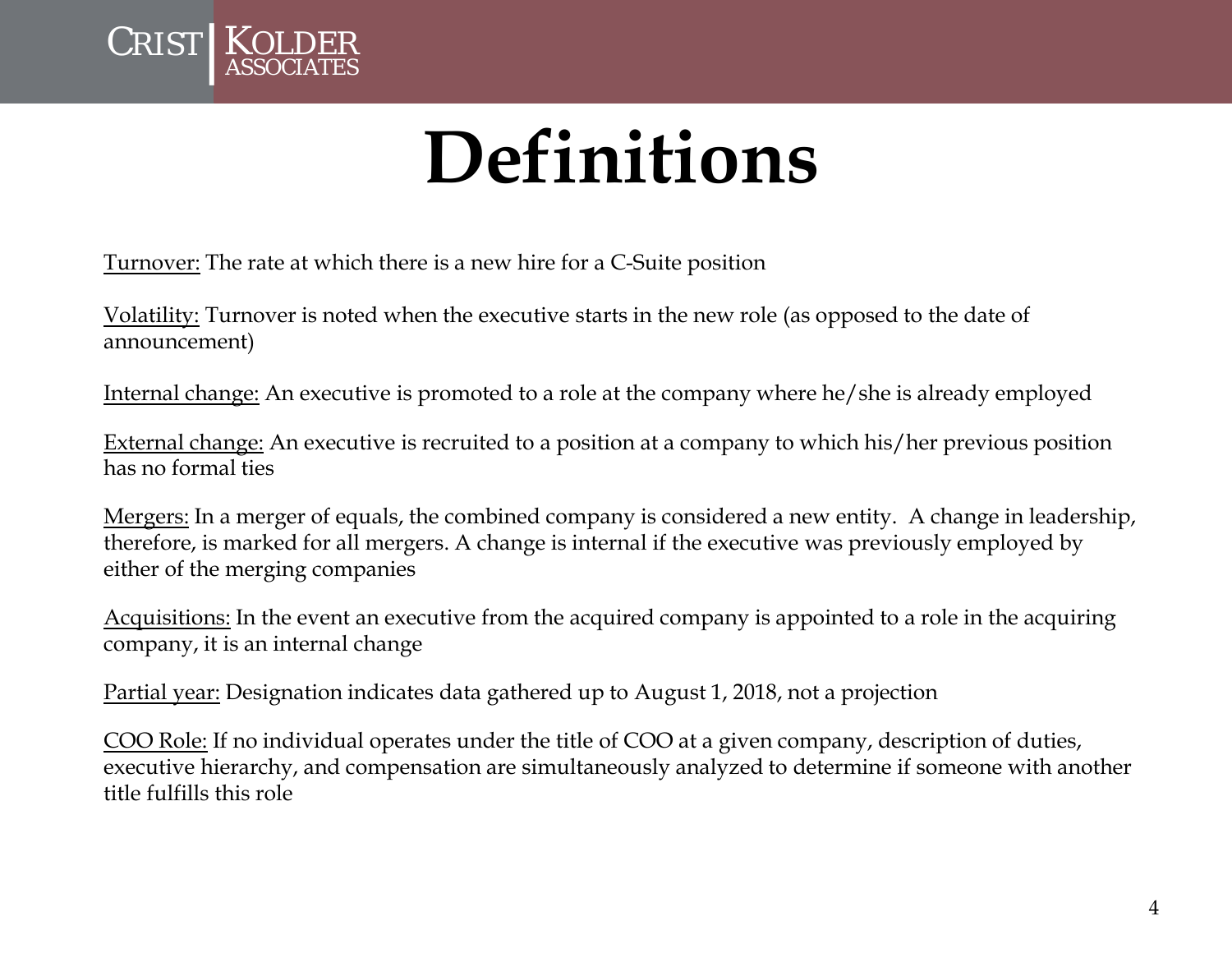

# **Report Highlights**

- As the S&P 500 reaches historic price levels, C-Suite turnover is projected to reach an all-time high by year-end (Page 14)
- Companies are beginning to look at more outside talent when hiring a CEO (Page 15)
- The number of companies with a COO continues to decrease (Page 16)
- CEOs primarily transition from a President/COO chair or a Divisional President position (Page 19)
- C-Suite transitions from the CFO role to the CEO role have increased in 2018 (Page 21)
- Less than 20% of sitting CFOs have prior CFO experience at another company (Page 24)
- Technology sector CFOs usually have the least amount of company experience before taking their position (Page 28)
- The average age of hire for C-Suite positions has risen 15% since 2005 (Page 31)
- Less than 10% of CFOs are over 60 years of age (Page 35)
- The count of Female CFOs has reached an all-time high (Page 37)
- In both the CEO and CFO positions, diversity is at an all-time high (Page 40, 42)
- Within the United States, more CEOs attended schools in the Big Ten than in any other conference (Page 45)
- The Big Ten Conference has claimed the most sitting CFOs for more than five consecutive years (Page 47)
- 64% of CEOs have an advanced degree, while 50% of CFOs have an MBA (Pages 53, 54)
- The path to the C-Suite runs through eight leading MBA programs (Page 55)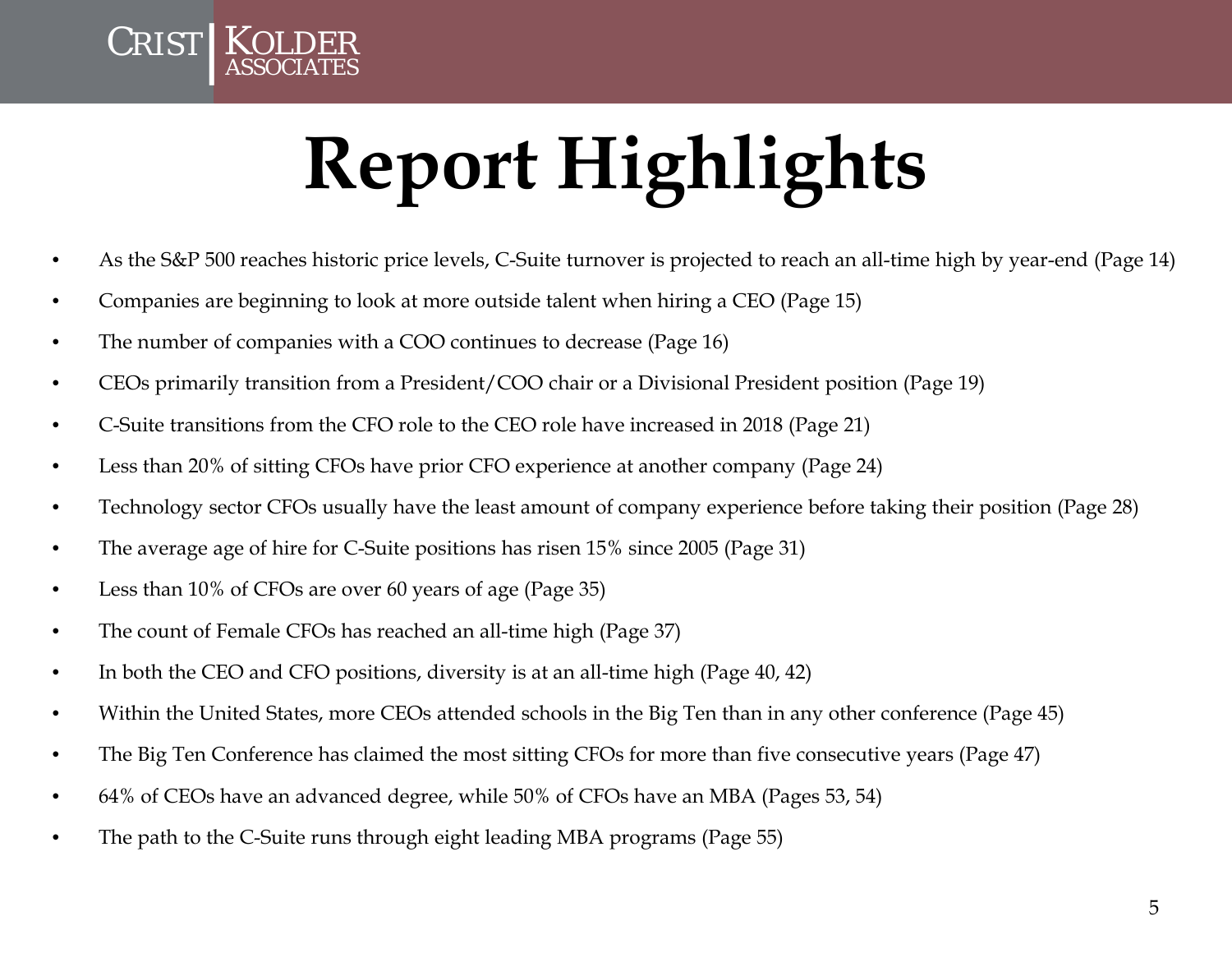

### **Location**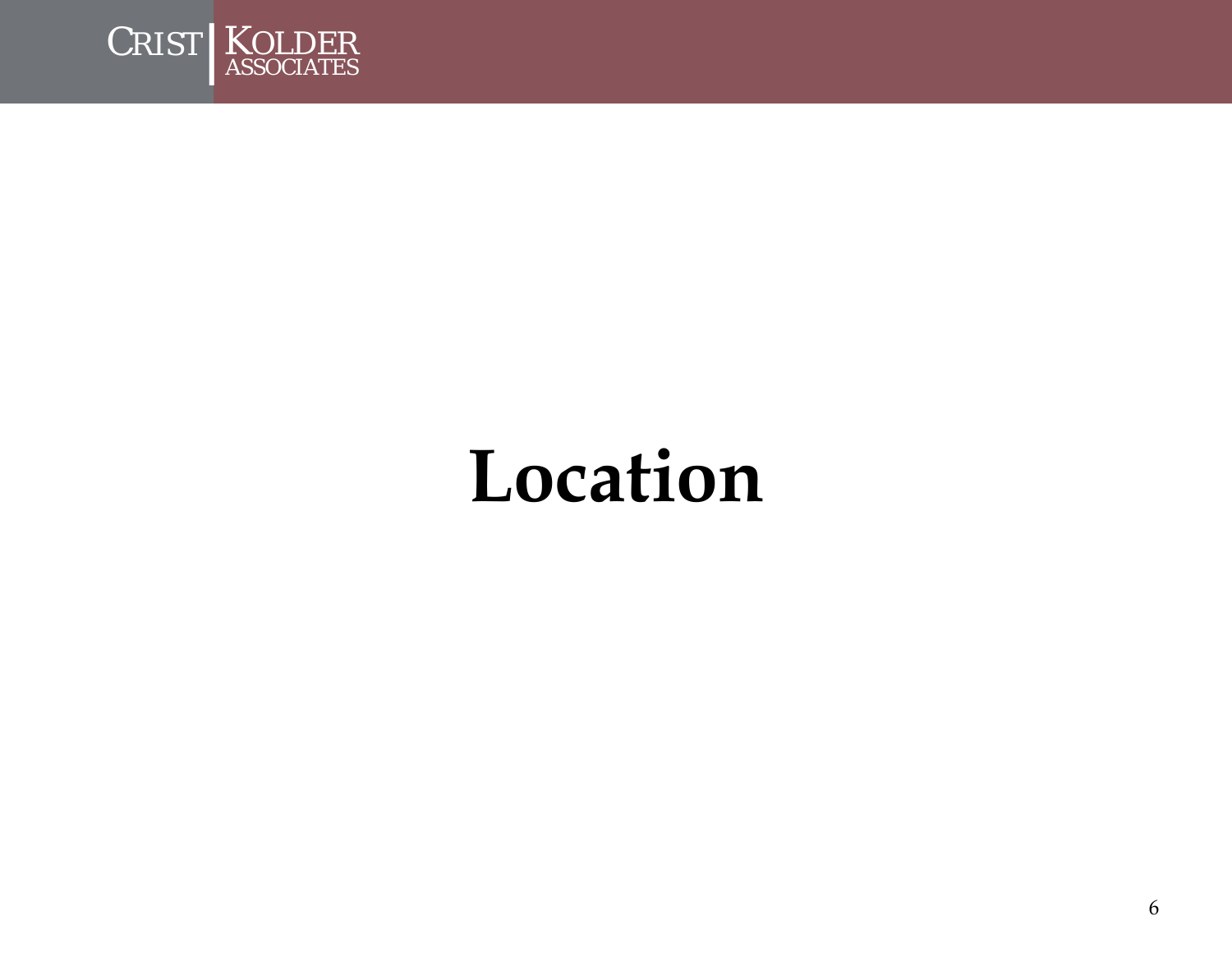

#### **Company Headquarters by Location**

NORTH DAKOTA **WASHINGTON MONTANA** Esmanti. **MINNESOTA** MAINE **WISCONSIN** SOUTH DAKOTA *RMONT* **Nation** OREGON **HAMPSH IDARD WYOMING LUCAUCA** EW YORK **IOWA** Milway **custom** NEBRASKA **SAIL LAKE CIR** ndianapol NEVADA Denver **UTAR AMANN** WEST AWARE KANSAS COLORADO **A**<sub>th</sub> Francisco MISSOURI **KENTUCKY** .<br>Zirgînia:Beach Lar legas CALIFORNIA ENMESSEE Santa Fe *DKLAHOMA* Memol CARDILIN ARICANSAS Los Angeles ARIZONA **DUTH** NEW MEXICO **ROUNA** Phoenix Birm San Diego Melicali Ciudad **ALABAMA SOV** 5 viannah *<u>Iribros</u>* MISSISSIPPI GEORGIA TEXAS packsonville Austin LOUISIANA · Houstrin San Antonio

2018 Fortune 500 and S&P 500 (673 Companies)

\*Non-shaded (white) states have no company headquarters located within that state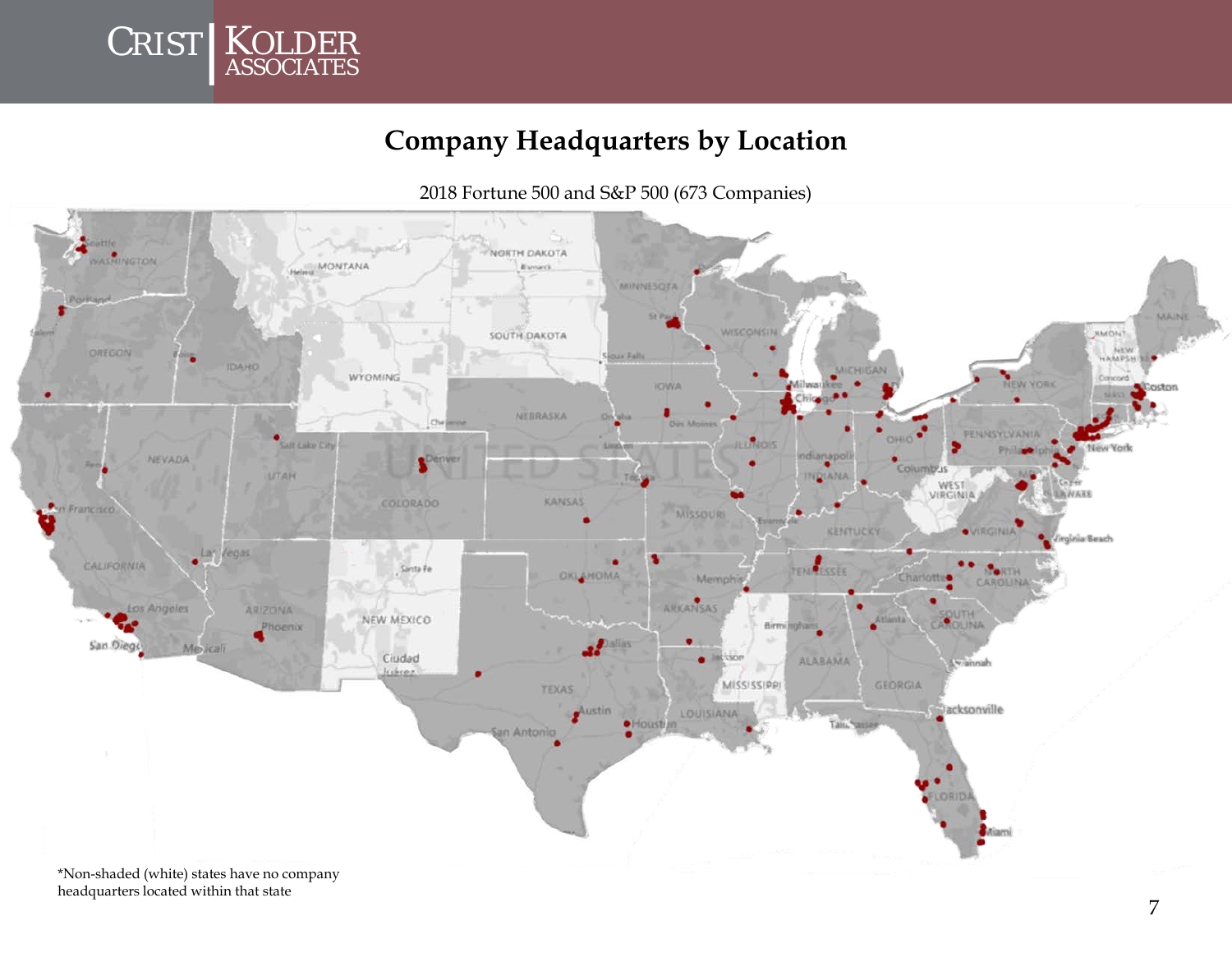

#### **Industry Breakdown by Region**



Regions: Northeast, Midwest, South, and West as determined by the United States Census Bureau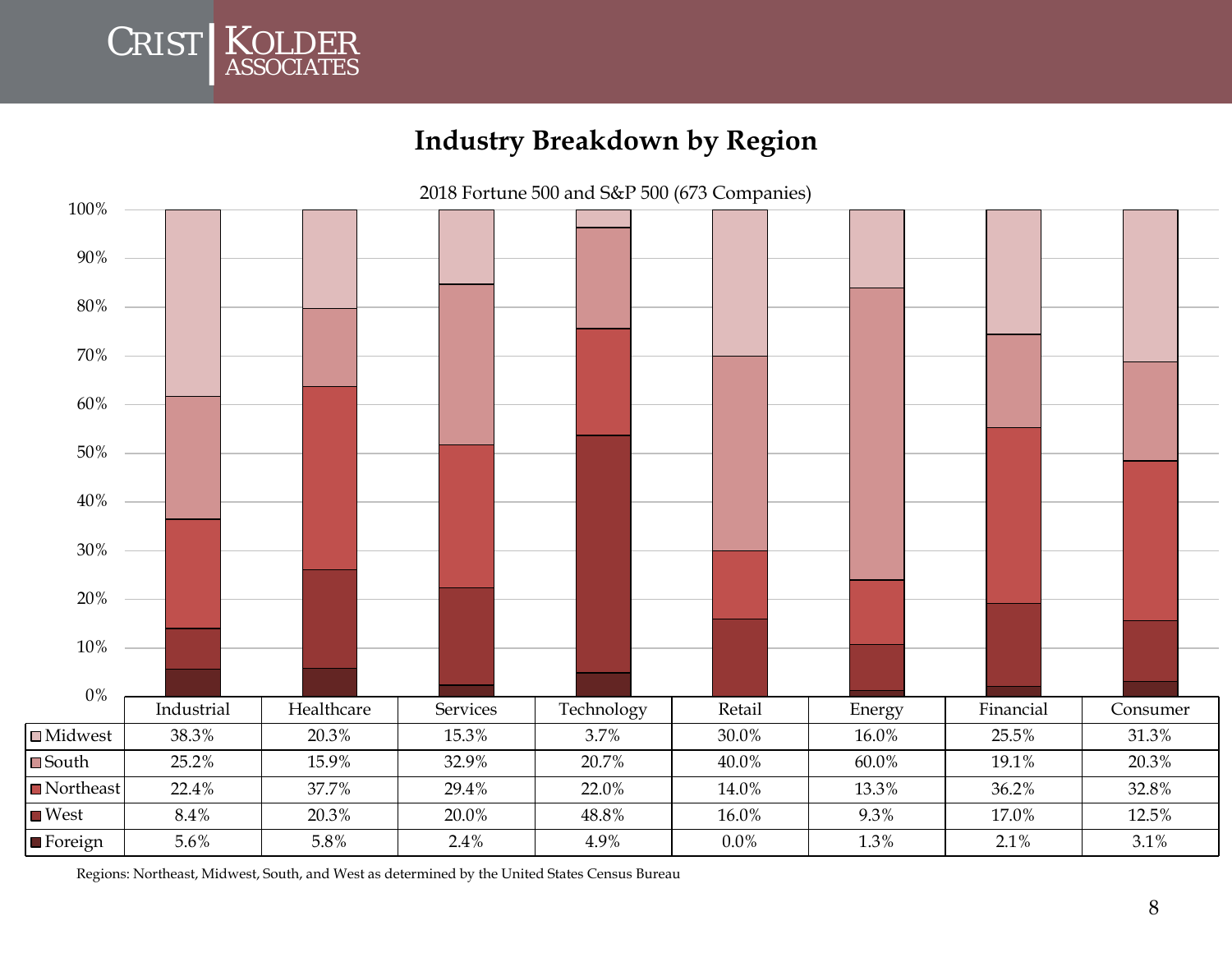

### **Executive Turnover**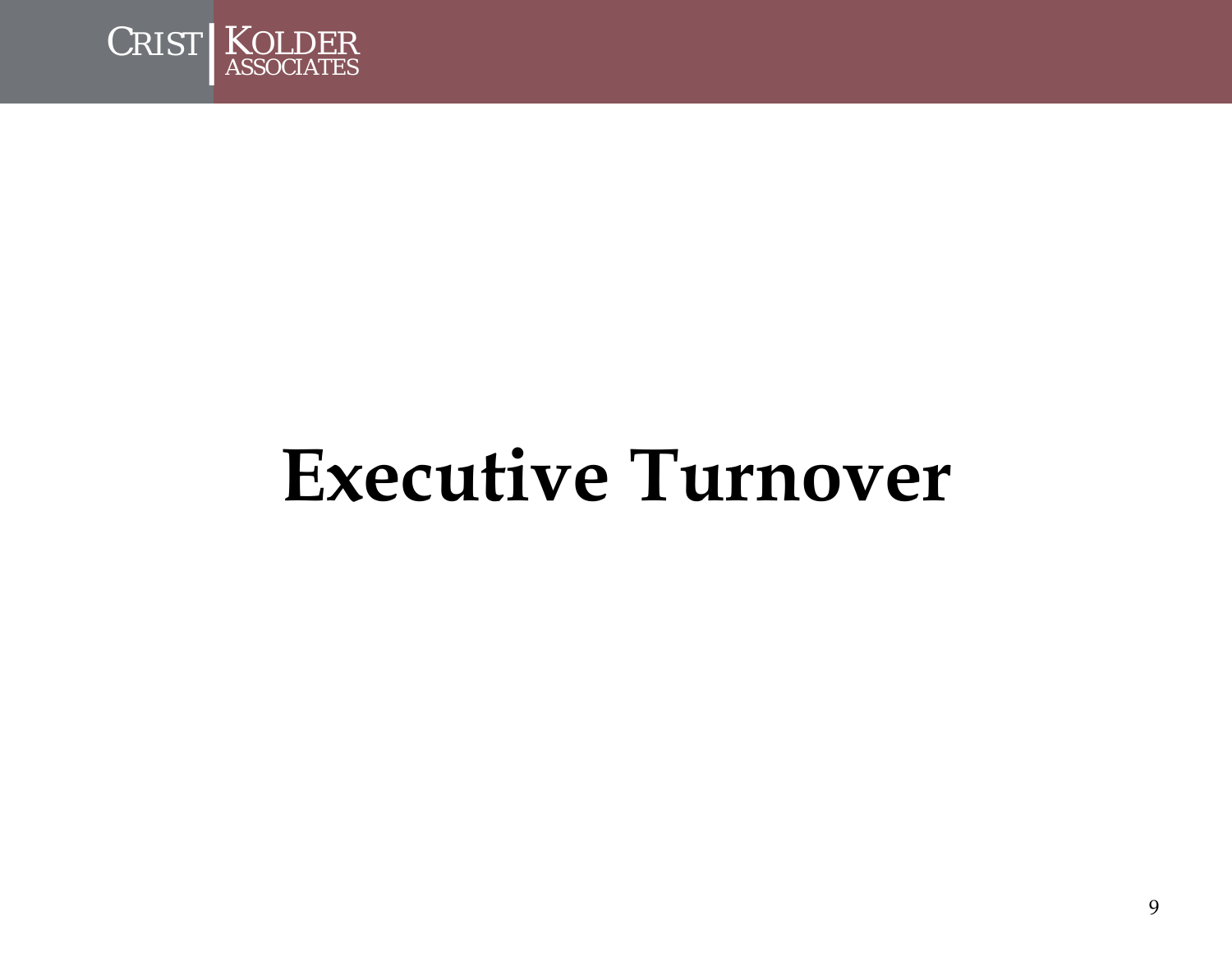

#### **COO turnover continues to increase in 2018**



| U 70 |  |  |  |  |  |  |  |  |  |  | 1995  1996  1997  1998  1999  2000  2001  2002  2003  2004  2005  2006  2007  2008  2009  2010  2011  2012  2012  2013  2014  2015  2016  2017  2018*         |  |
|------|--|--|--|--|--|--|--|--|--|--|---------------------------------------------------------------------------------------------------------------------------------------------------------------|--|
|      |  |  |  |  |  |  |  |  |  |  | ===CEO  8.1%  10.4% 11.9% 11.9% 12.0% 14.7% 12.9% 10.4%  9.3%  11.9% 14.1%  9.6%  10.0% 11.8%  8.8%   8.5%  11.5%  9.5%  11.8%  9.9%  11.8% 12.3% 10.3% 13.4% |  |
|      |  |  |  |  |  |  |  |  |  |  | ---CFO 13.5%12.4%16.2%15.8%17.5%17.9%15.3%13.8%12.1%14.3%16.0%17.2%17.3%18.3%13.4%12.3%11.8%11.4%17.1%15.4%14.8%17.7%15.8%16.6%                               |  |
|      |  |  |  |  |  |  |  |  |  |  |                                                                                                                                                               |  |

**\*Projection of 2018 year end Partial year: CEO:** *9.6%* **CFO:** *10.9%* **COO:** *21.9%* 10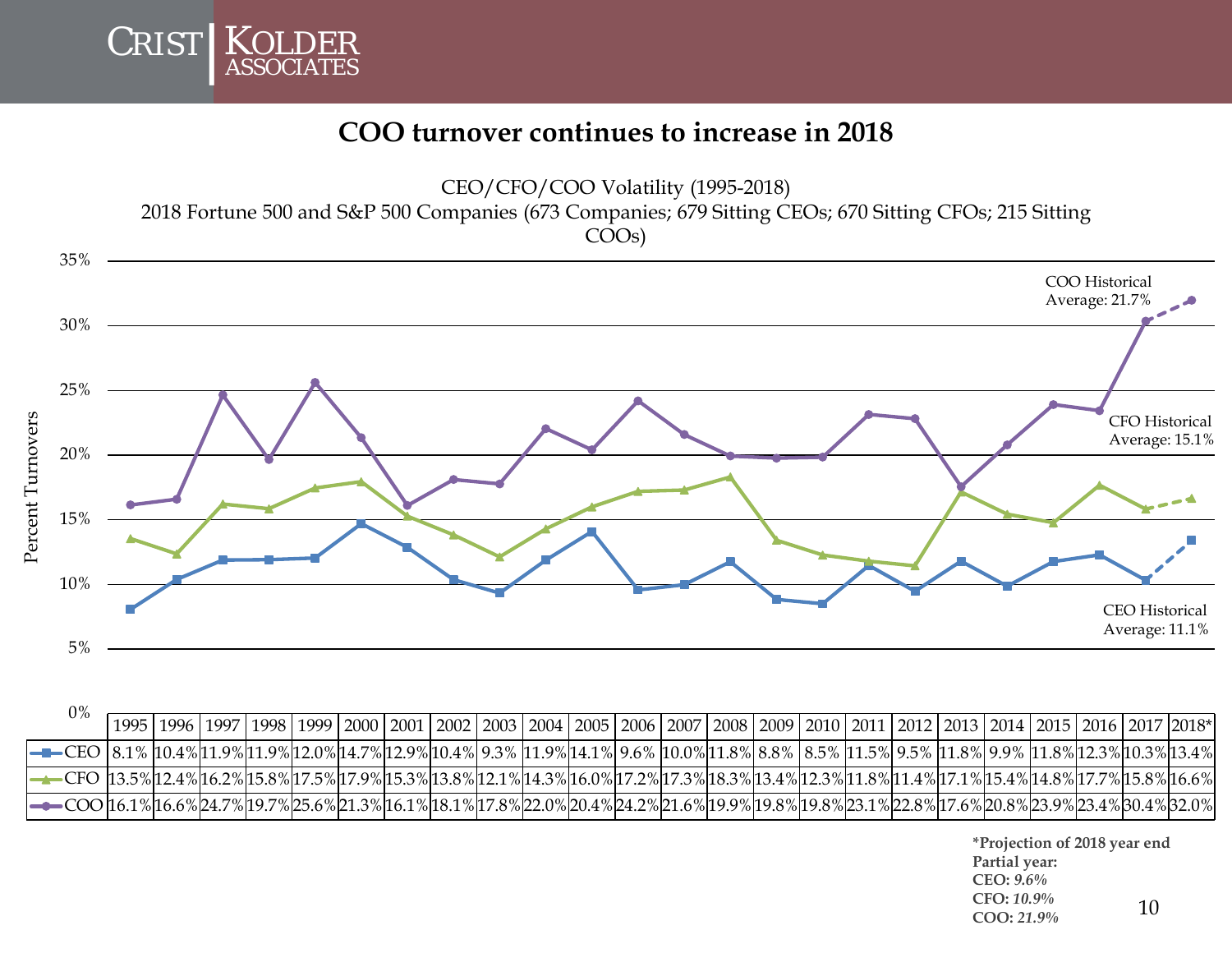

#### **The Industrial and Technology sectors account for the most CEO turnover\***

CEO Volatility by Industry 2018 Fortune 500 and S&P 500 (673 Companies)

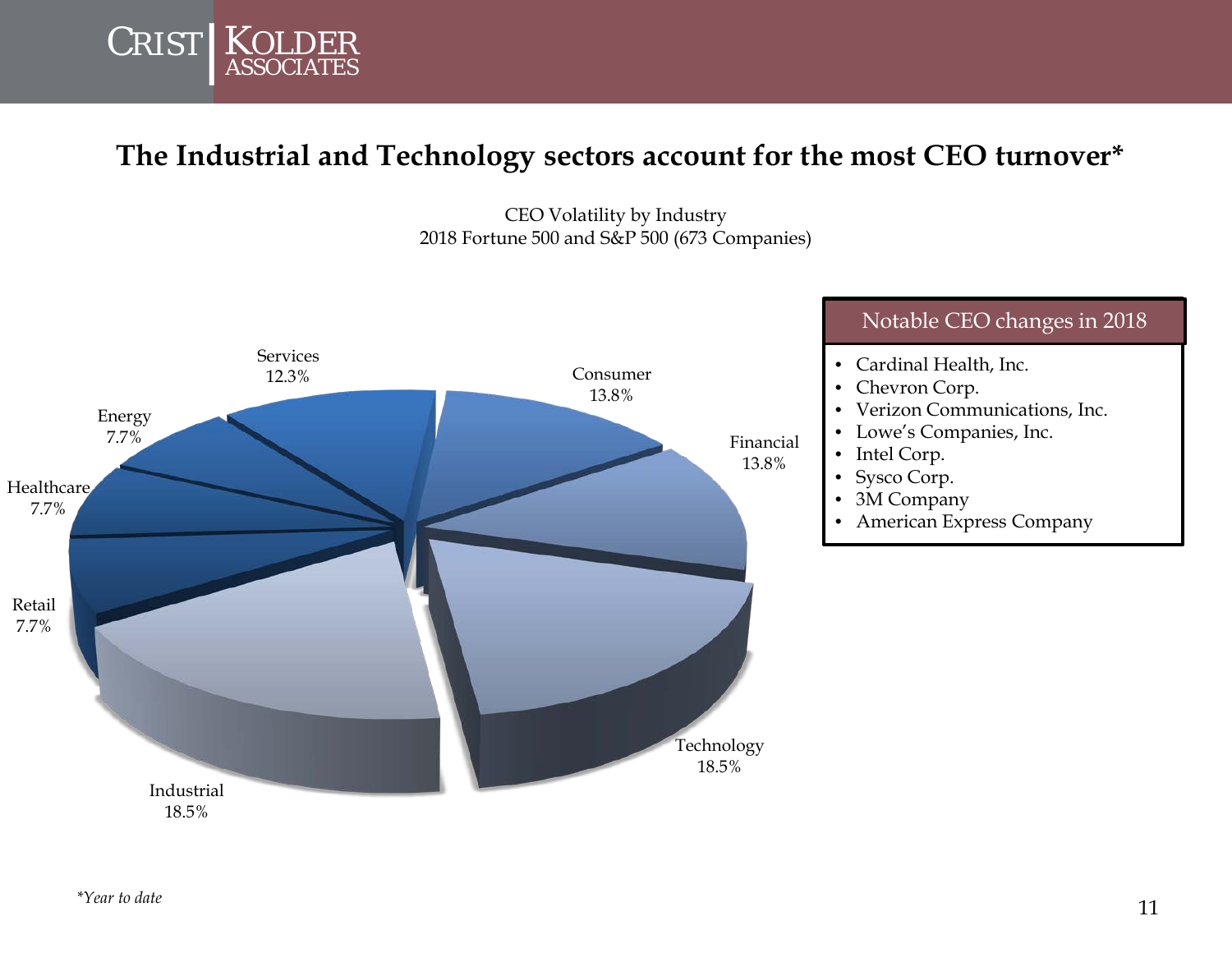

#### **The Retail sector has the lowest CFO turnover\***

CFO Volatility by Industry 2018 Fortune 500 and S&P 500 (673 Companies)

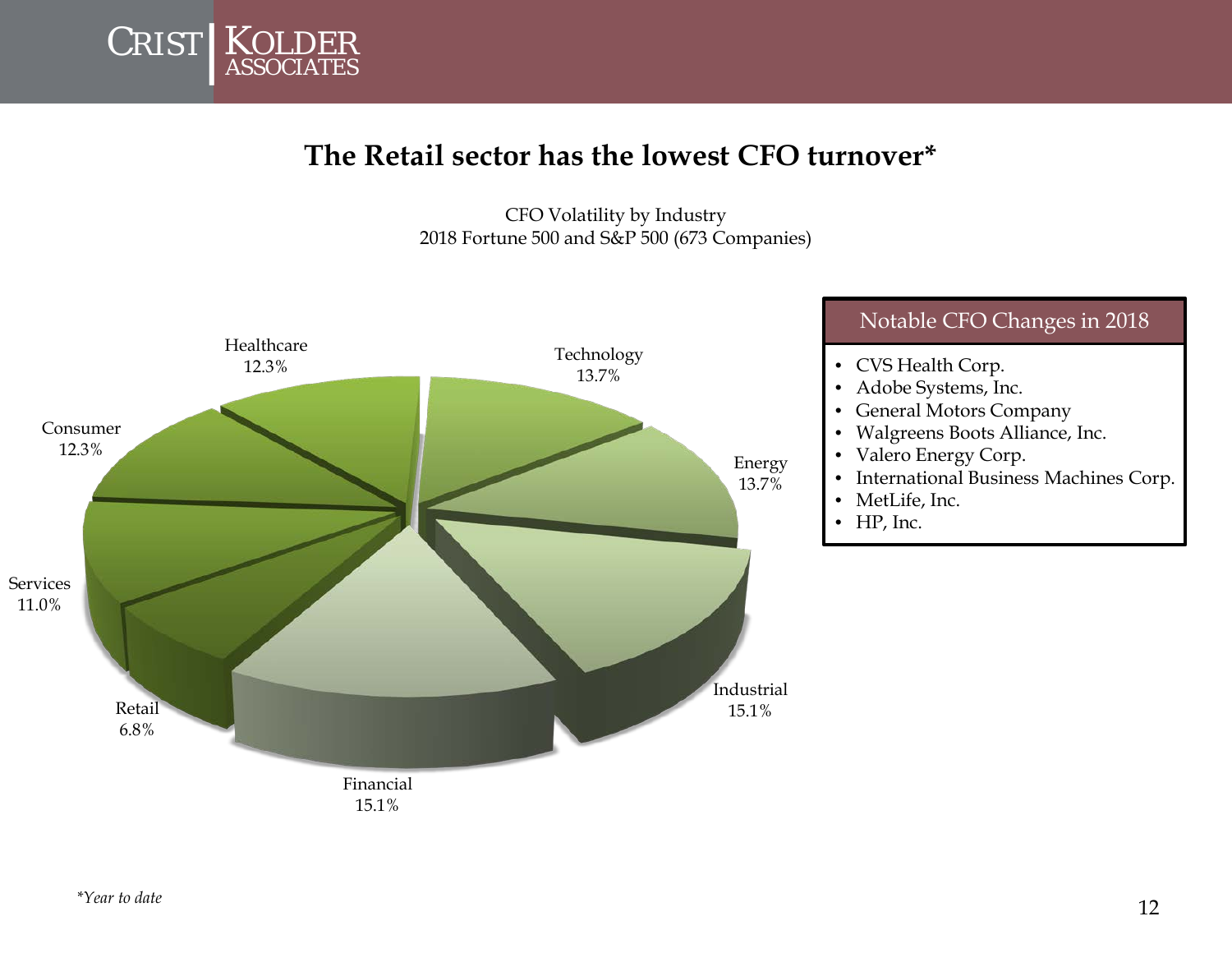

#### **The Financial sector constitutes over a third of COO turnover\***

COO Volatility by Industry 2018 Fortune 500 and S&P 500 (673 Companies)



#### Notable COO Changes in 2018

- JPMorgan Chase & Company
- Express Scripts Holding Company
- Valero Energy Corp.<br>• United Parcel Service
- United Parcel Service, Inc.
- Pfizer, Inc.
- HP, Inc.
- Northrop Grumman Corp.
- Philip Morris International, Inc.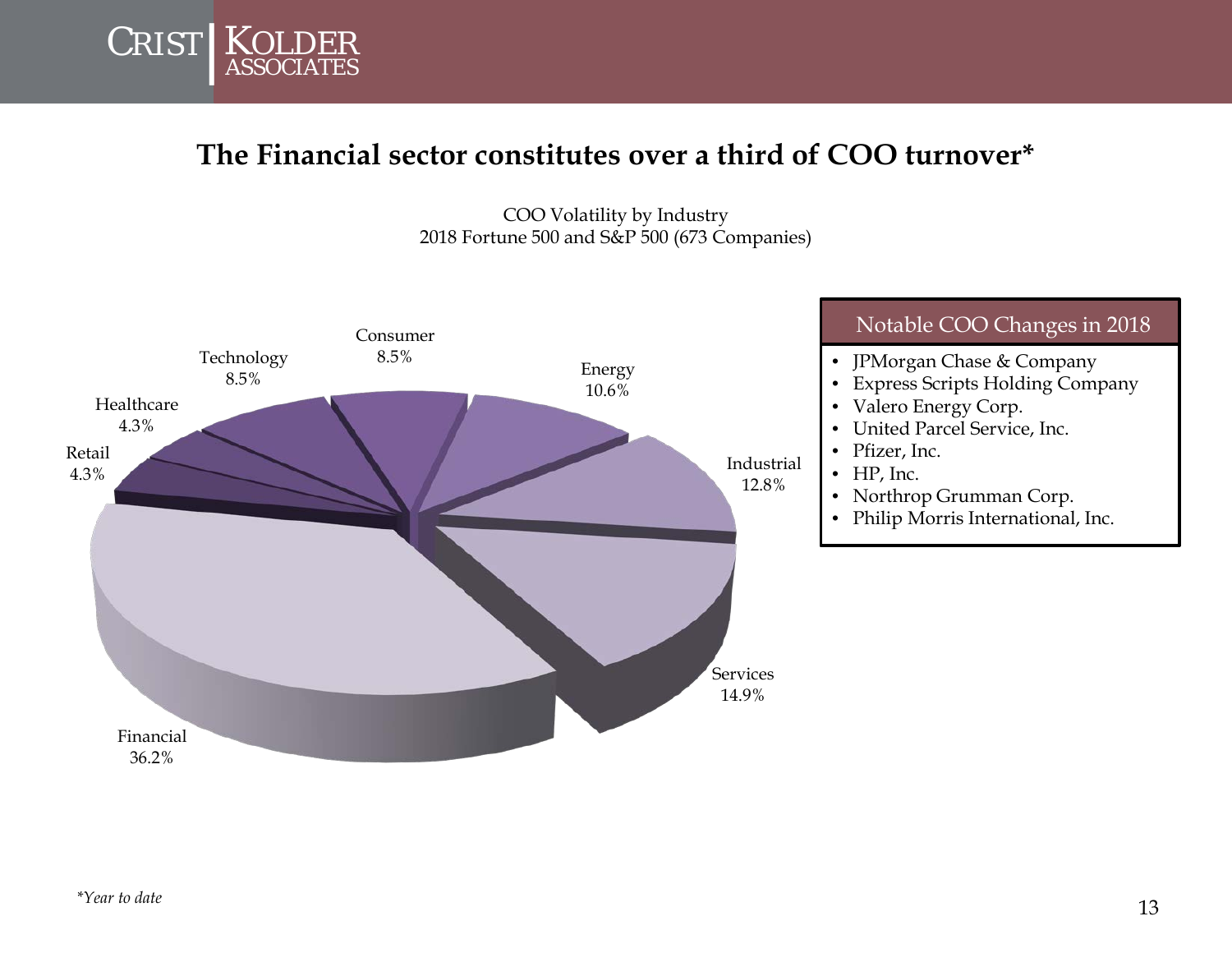

C-Suite Turnover

C-Suite Turnover

#### **C-Suite turnover is projected to reach an all-time high**

Overall Volatility and S&P 500 Index\*\* (1995-2018) 2018 Fortune 500 and S&P 500 (673 Companies)



|                                                                                                                                                                |  | 1995  1996  1997  1998  1999   2000   2001   2002   2003   2004   2005   2006   2007   2008   2009   2010   2011   2012   2013   2014   2015   2016   2017  2018* |  |  |  |  |  |  |  |  |  |  |
|----------------------------------------------------------------------------------------------------------------------------------------------------------------|--|-------------------------------------------------------------------------------------------------------------------------------------------------------------------|--|--|--|--|--|--|--|--|--|--|
| ———CEO/CFO/COO 11.6% 12.2% 15.8% 14.8% 16.6% 17.2% 14.4% 13.1% 11.9% 14.6% 15.9% 15.1% 14.9% 12.5% 11.9% 13.5% 12.5% 14.9% 14.9% 13.9% 14.9% 16.2% 15.5% 18.7% |  |                                                                                                                                                                   |  |  |  |  |  |  |  |  |  |  |
| -S&P 500 Index                                                                                                                                                 |  | 542   671   873   1084   1326   1427   1192   996   964   1131   1207   1311   1477   1221   947   1139   1269   1380   1643   1931   2061   2092   2448   2706   |  |  |  |  |  |  |  |  |  |  |

*\*Projection of 2018 year end Partial year C-Suite Turnover: 11.6% \*\*Average Daily Close*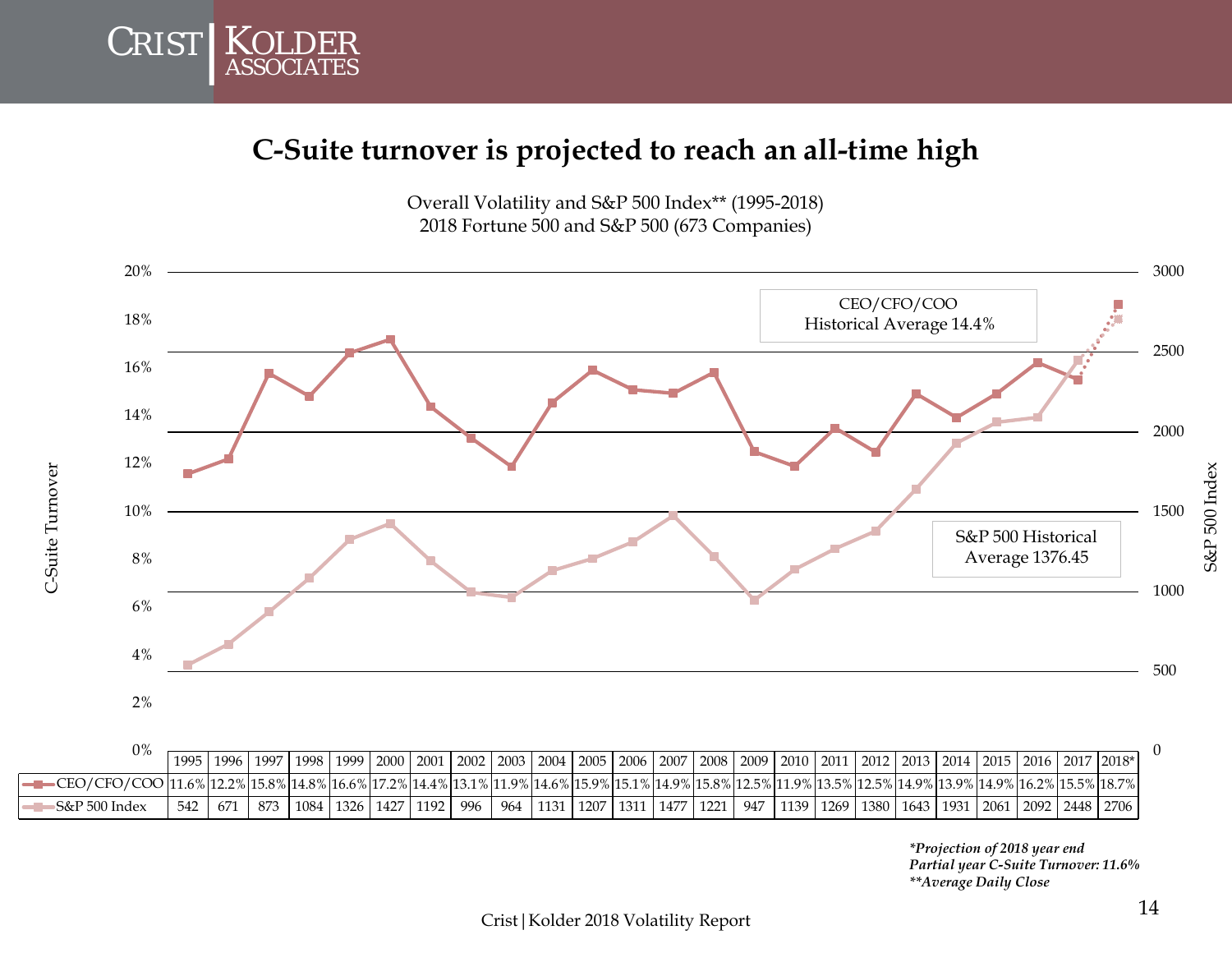

#### **The rate of external hiring for CEO succession is projected to reach an all-time high**





| 0%                                                                                                                              |                                                                                                                                                 |  |  |  |  |  |  |  |  |  |  |  |
|---------------------------------------------------------------------------------------------------------------------------------|-------------------------------------------------------------------------------------------------------------------------------------------------|--|--|--|--|--|--|--|--|--|--|--|
|                                                                                                                                 | 1995  1996  1997  1998  1999  2000  2001  2002  2003  2004  2005  2006  2007  2008  2009  2010  2011  2012  2013  2014  2015  2016  2017  2018* |  |  |  |  |  |  |  |  |  |  |  |
| ===CEO 9.5% 20.0%h8.5%h3.4%20.3%h9.8%23.4%h7.5%21.1%23.0%24.4%25.8%h6.9%B2.5%25.9%h9.6%27.6%25.4%25.3%h8.2%h6.5%h2.0%B0.0%B3.9% |                                                                                                                                                 |  |  |  |  |  |  |  |  |  |  |  |
|                                                                                                                                 | =CFO 44.8%37.1%39.3%33.3%37.5%43.6%31.8%58.0%34.7%34.9%39.4%45.9%40.9%41.9%40.7%24.1%35.1%38.7%34.5%40.2%36.1%36.4%43.4%39.8%                   |  |  |  |  |  |  |  |  |  |  |  |

*\*Projection of 2018 year end Partial year: CEO: 24.1% CFO: 28.8%*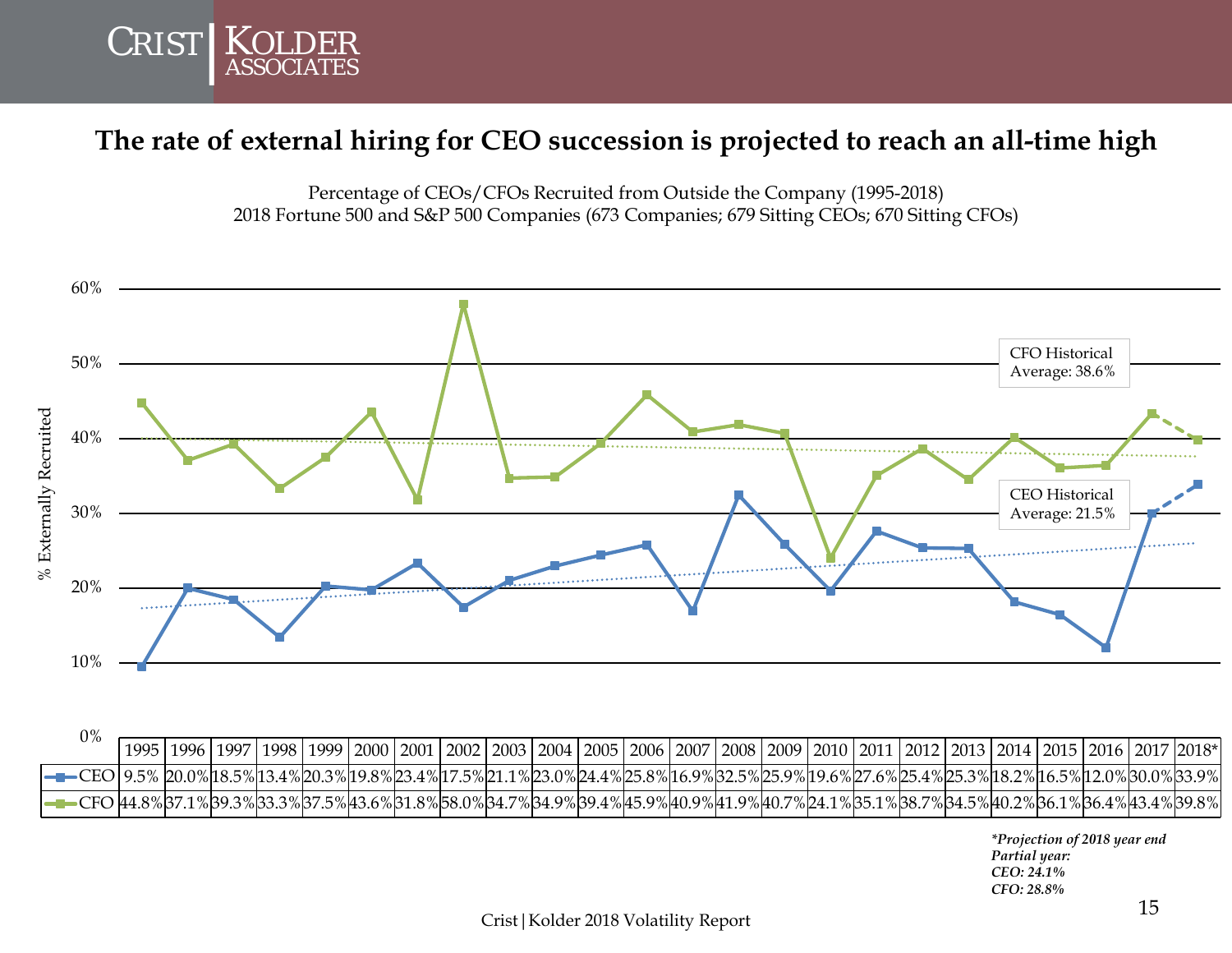

#### **The number of companies with a COO has decreased by almost 15% in the last ten years**



Percentage of Companies with a COO (2000-2018\*) 2018 Fortune 500 and S&P 500 (673 Companies; 215 Sitting COOs)

*\*Partial Year*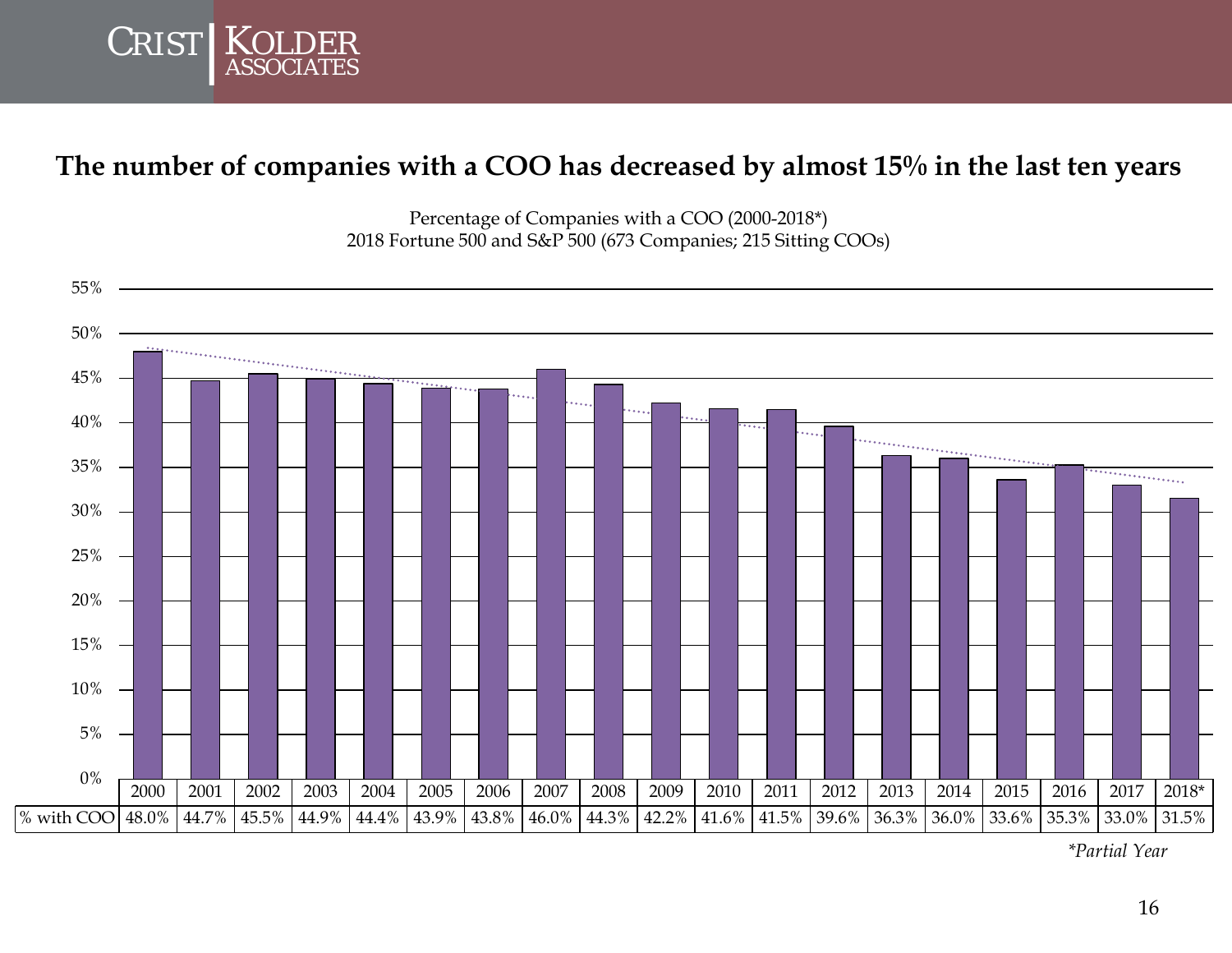

#### **The COO role is least common within the Technology sector**

Percentage of Companies with a COO by Industry 2018 Fortune 500 and S&P 500 Companies (673 Companies; 215 Sitting COOs)

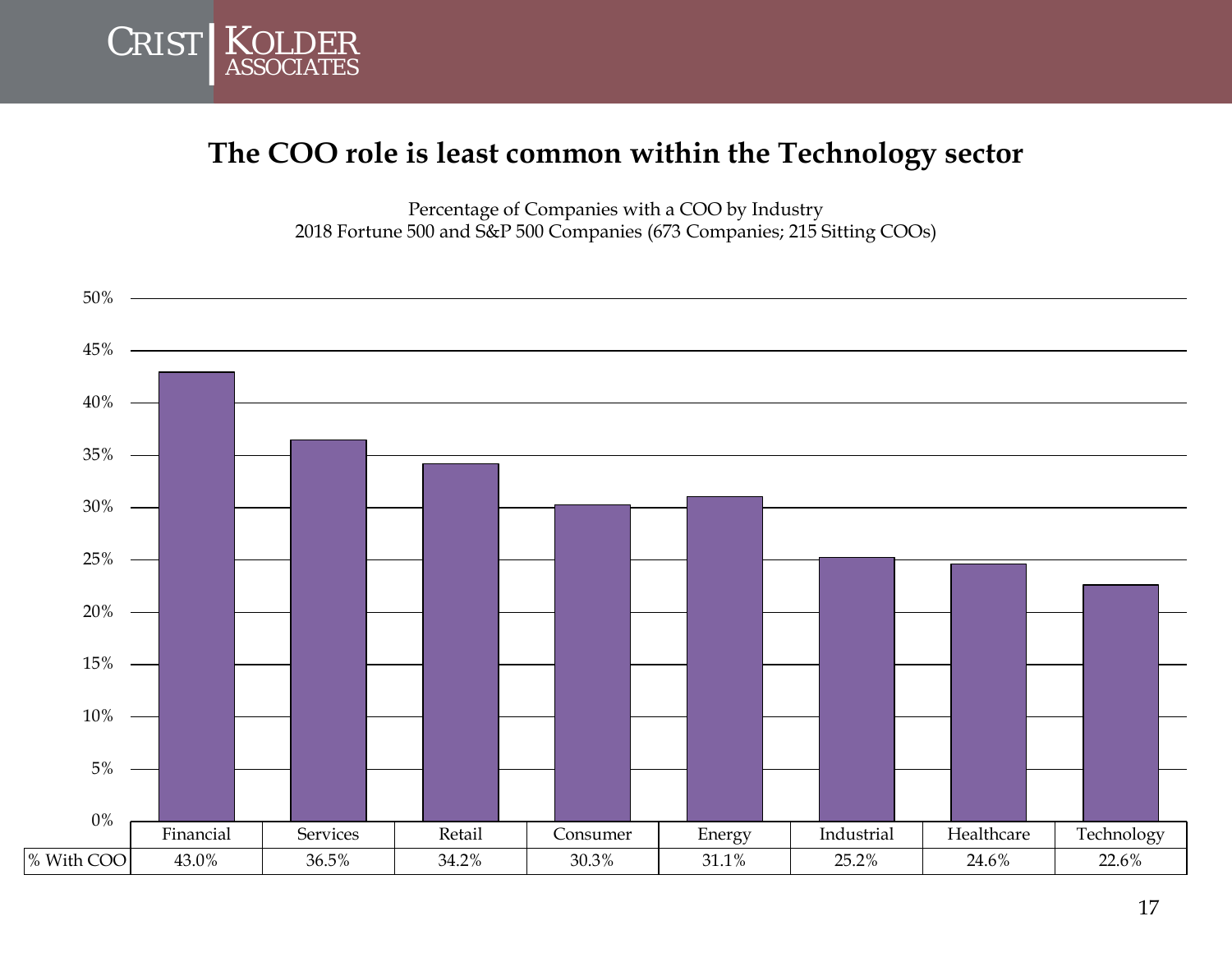

## **C-Suite Career Paths**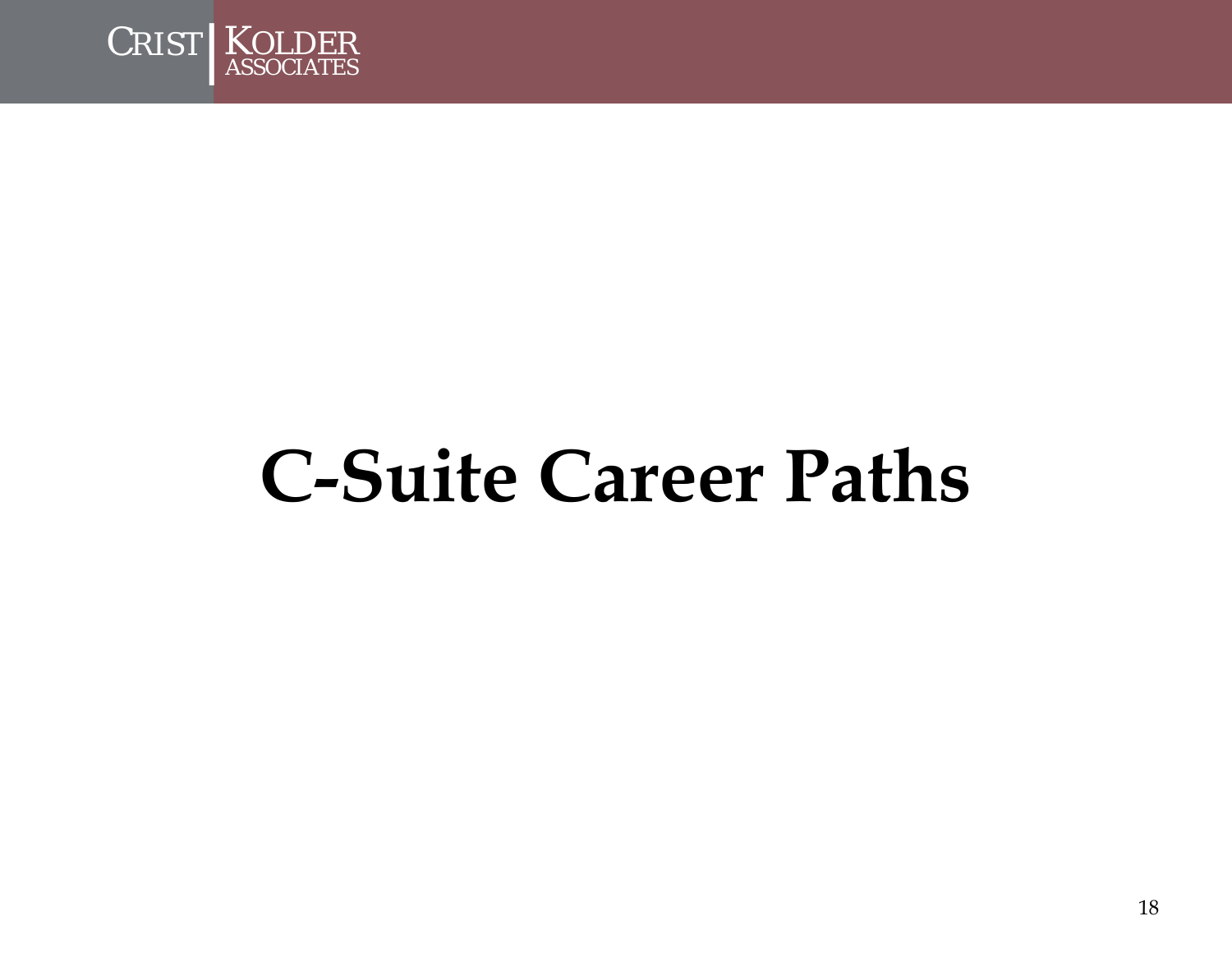

#### **Over 75% of Sitting CEOs were elevated from general management roles**



Immediate Previous Position of Sitting CEOs (Internal or External) 2018 Fortune 500 and S&P 500 (673 Companies; 679 Sitting CEOs)

- Internal Divisional President includes CEO of subsidiary company
- *President/COO:* Executive held both President and COO roles at the same time
- *Operations Executive:* VP/SVP/EVP of Operations
- *Other:* i.e. chairman, marketing, risk, consulting, commerce, investment officer, partner, managing director, general counsel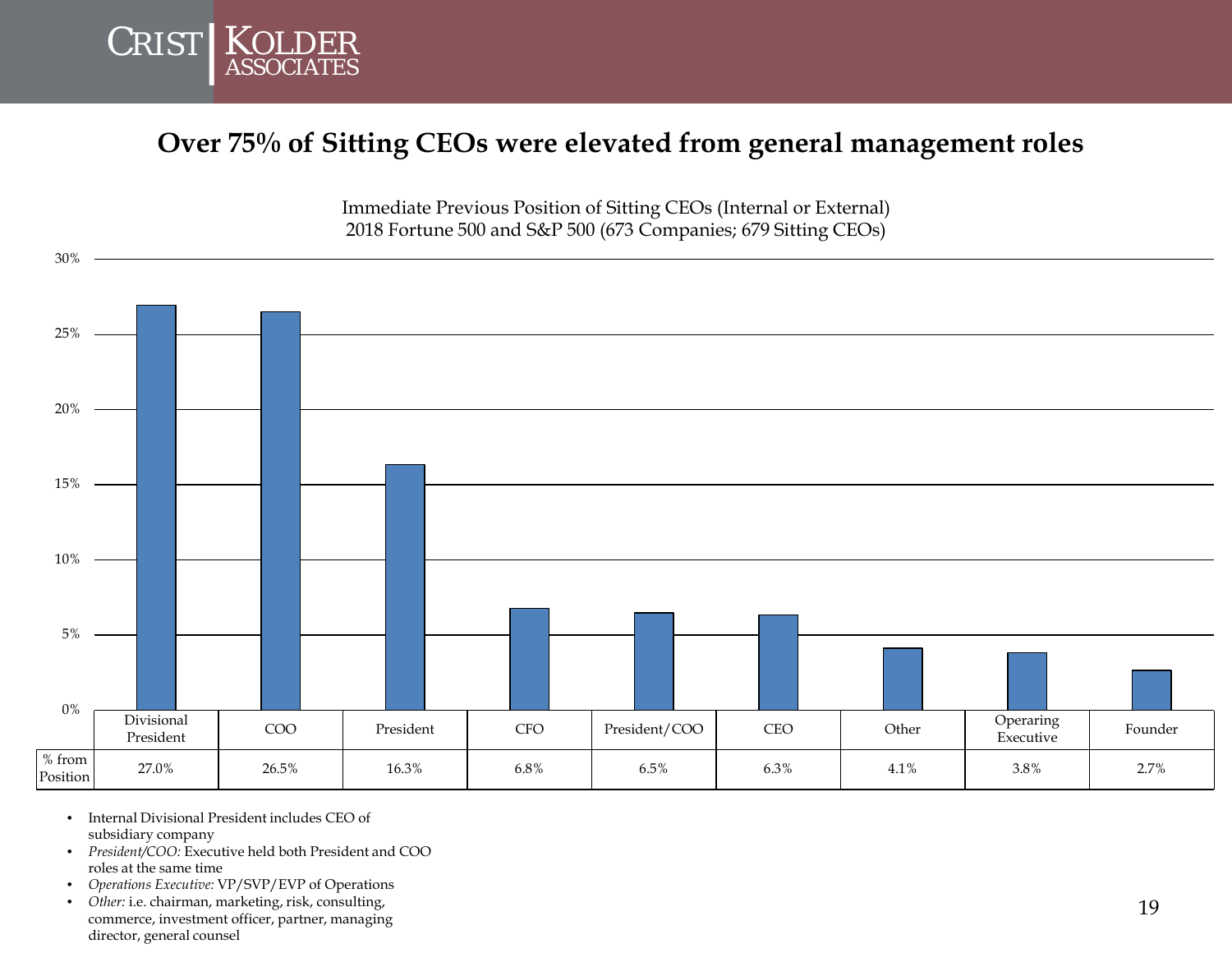

30%

#### **The most common path to the CEO position is an internal promotion from the COO role**

Immediate Previous Position of Sitting CEOs (Internal vs. External) 2018 Fortune 500 and S&P 500 (673 Companies; 679 Sitting CEOs)



• Internal Divisional President includes CEO of subsidiary company

- *President/COO:* Executive held both President and COO roles at the same time
- *Operations Executive:* VP/SVP/EVP of Operations
- *Other:* i.e. chairman, marketing, risk, consulting, commerce, investment officer, partner, managing director, general counsel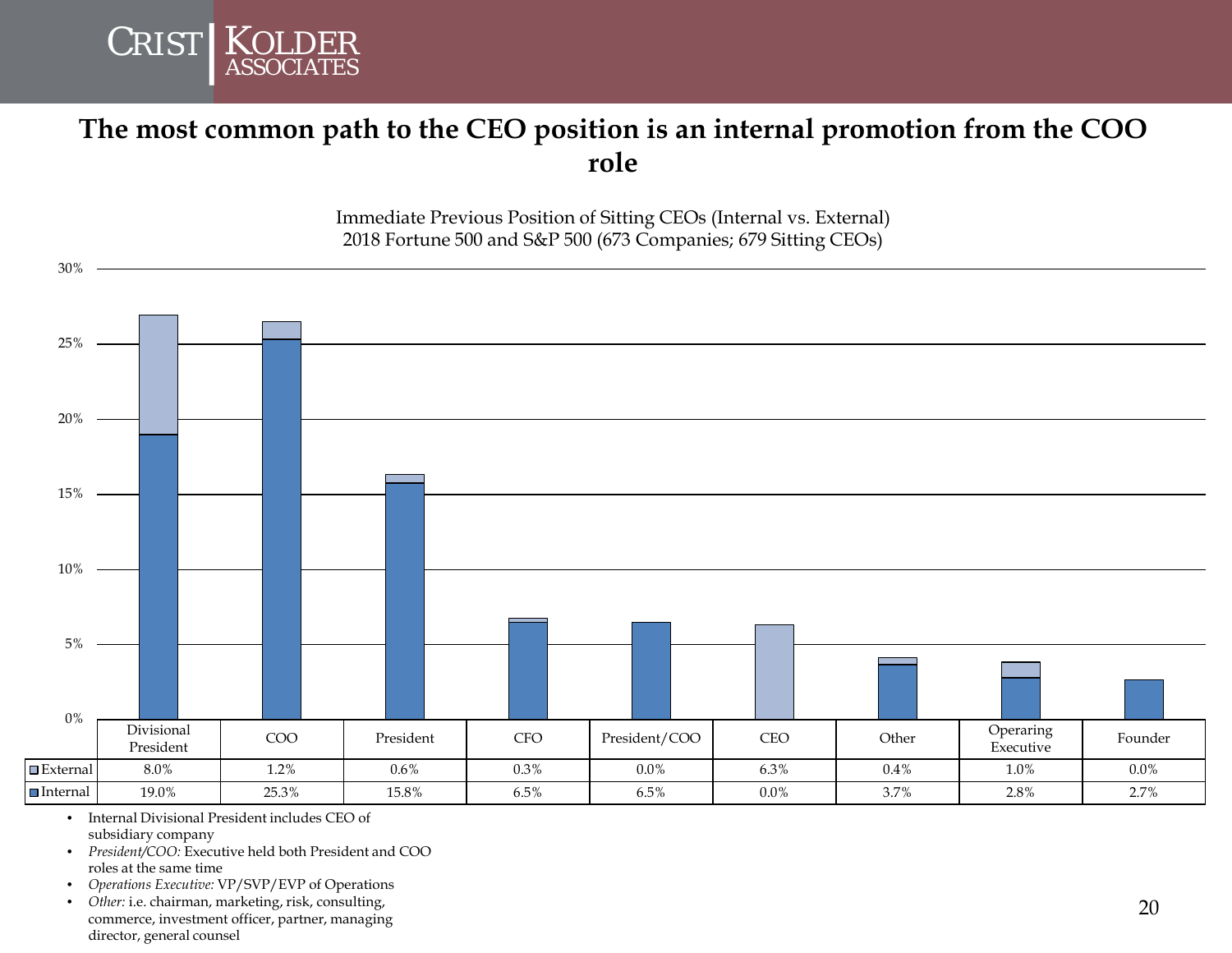

#### **C-Suite transitions from the CFO role to the CEO role have increased in 2018**

Percentage of Sitting CEOs coming directly from a CFO Chair (Internal or External) 2018 Fortune 500 and S&P 500 (673 Companies; 679 Sitting CEOs)

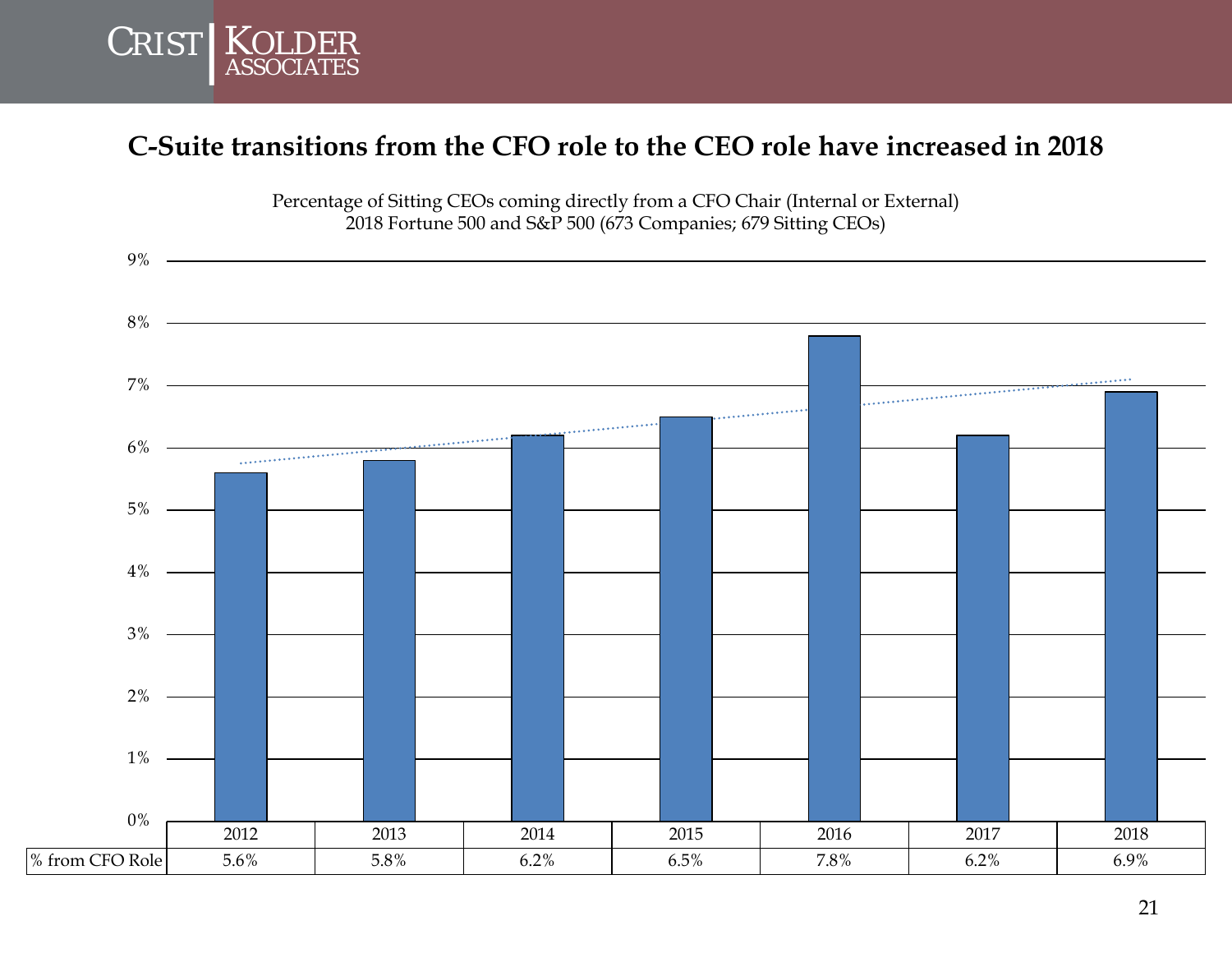

#### **CFO movement to the CEO position is most prominent in the Financial sector**



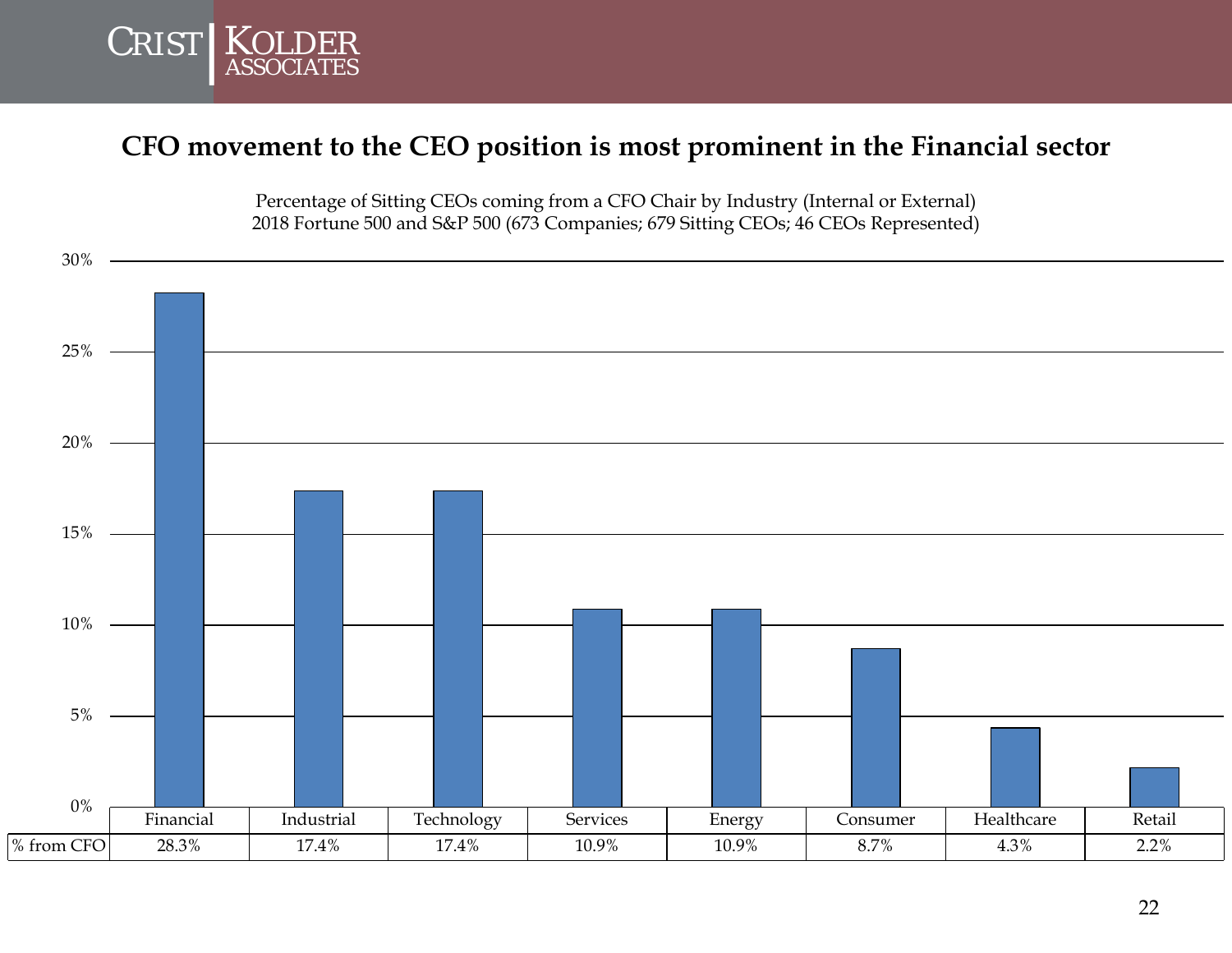

#### **CEOs in the Financial sector hold the most Chairman titles**



\* Sitting Chairman of their current company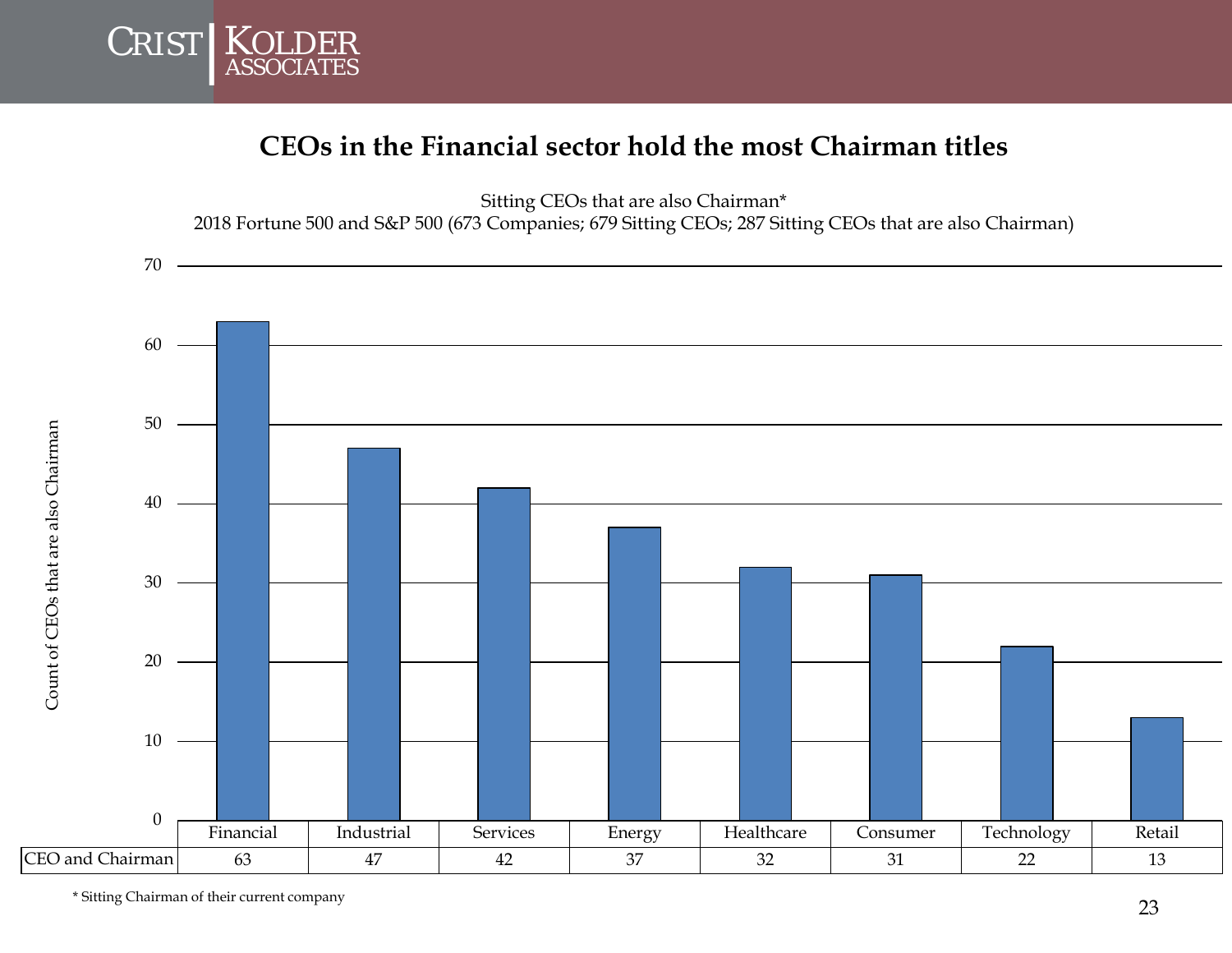

#### **Less than 20% of sitting CFOs have prior CFO experience at another company**



Percentage of Sitting CFOs by Immediate Previous Position (Internal or External)

•Internal Divisional Finance Officer includes CFOs of subsidiary companies

•External CFO recruitment means previous CFO of another company

•*Operations Executive:* President, VP/SVP/EVP Operations

•*Corporate Finance Executive:* VP, SVP, EVP of Finance

•*Strategy/M&A:* Investment Banking, Development, Planning or Strategy

•*Other:* tax, law, IT, risk, consulting, etc.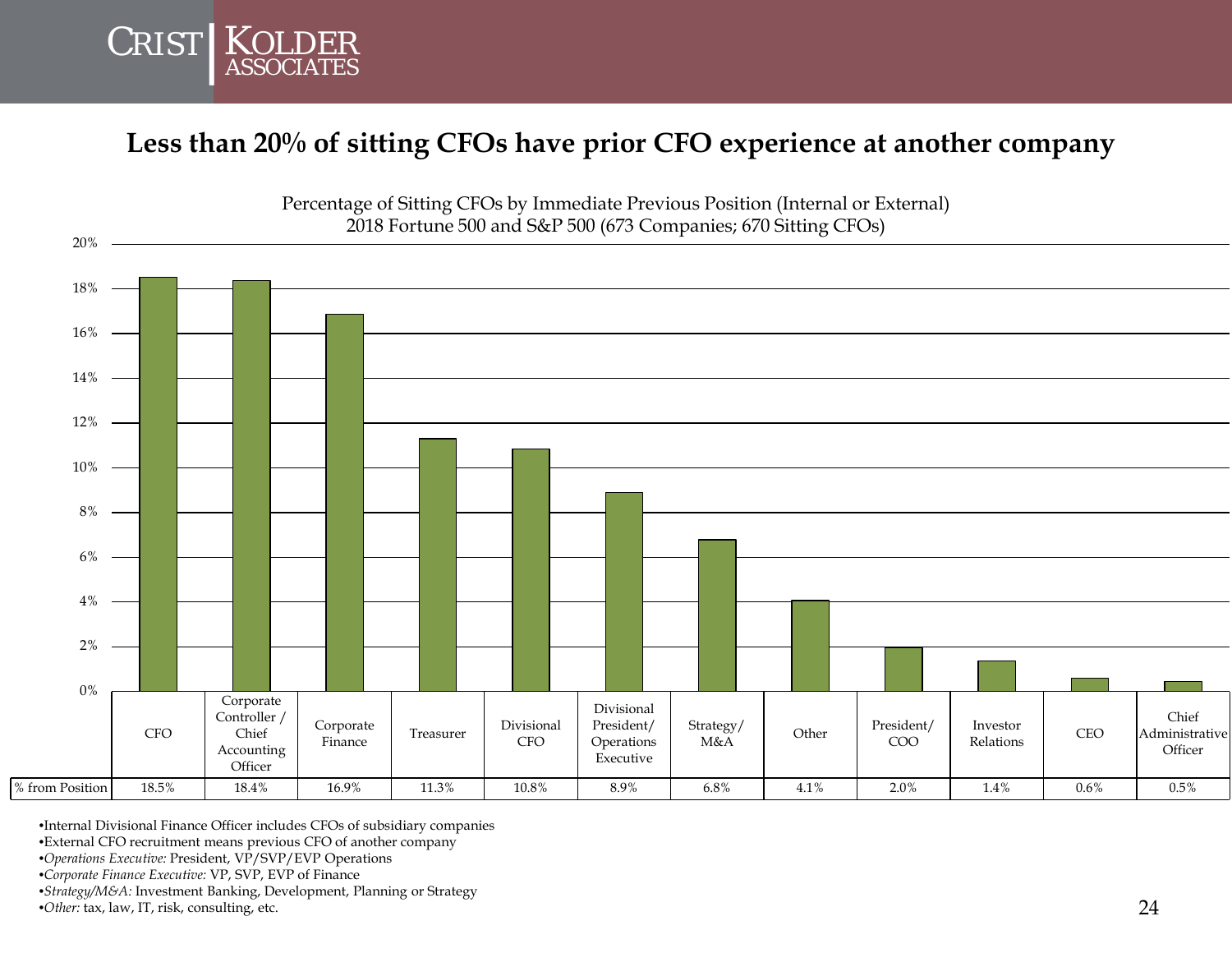

#### **Internally promoted CFOs most often transition from the Corporate Controller or Chief Accounting Officer role**

Percentage of Sitting CFOs by Immediate Previous Position (Internal or External) 2018 Fortune 500 and S&P 500 (673 Companies; 670 Sitting CFOs)



•Internal Divisional Finance Officer includes CFOs of subsidiary companies

•External CFO recruitment means previous CFO of another company

•*Operations Executive:* President, VP/SVP/EVP Operations

•*Corporate Finance Executive:* VP, SVP, EVP of Finance

•*Strategy/M&A:* Investment Banking, Development, Planning or Strategy

•*Other:* tax, law, IT, risk, consulting, etc.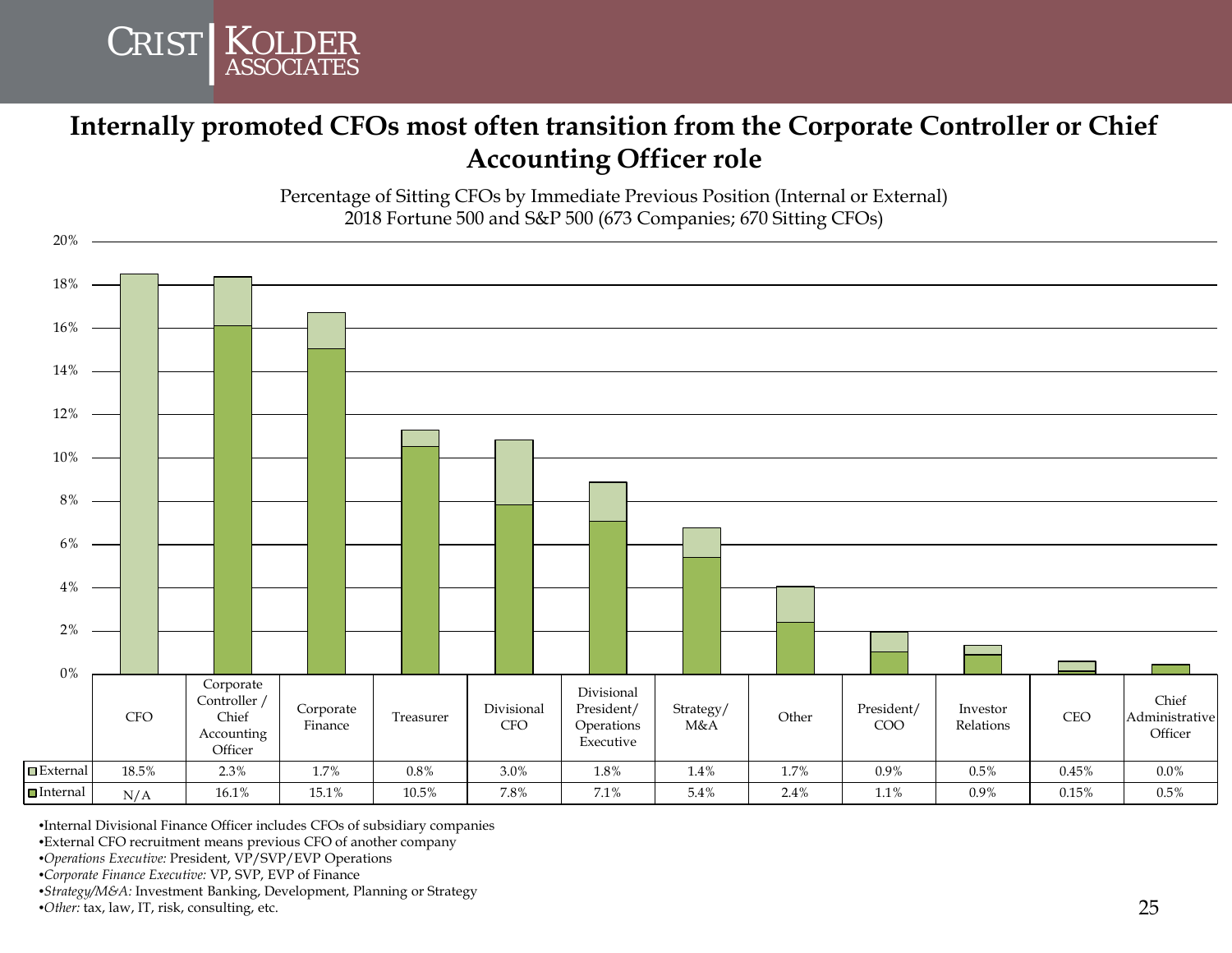

#### **Only 39% of CFOs have public accounting experience**



\*Multiple CFOs have worked for more than one Big Five public accounting firm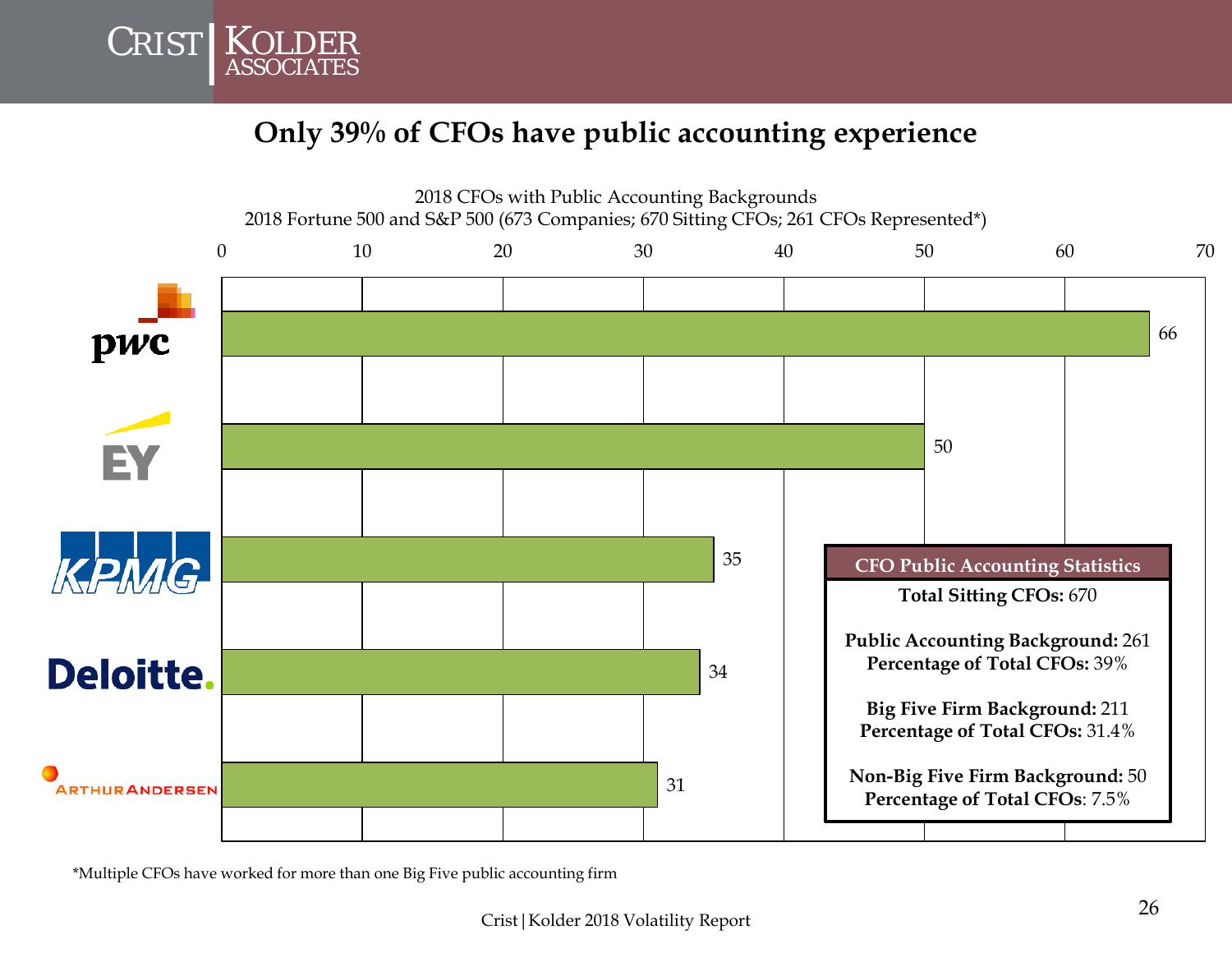

#### **12% of CFOs have investment banking experience**





\*Multiple CFOs have worked for more than one investment bank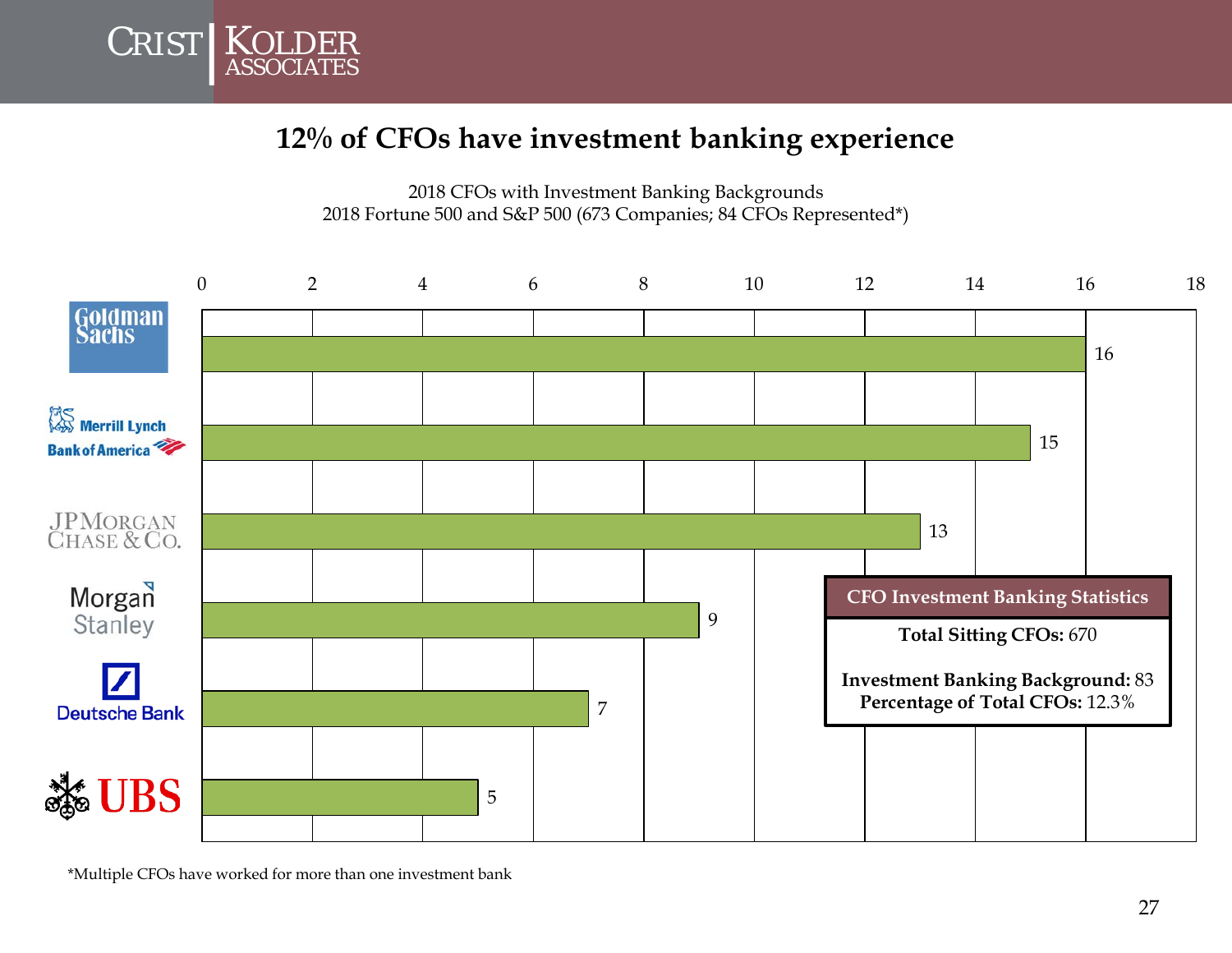

#### **Technology sector CFOs have the least amount of company experience before taking their position**

Average Years of Experience with Company **before assuming Roles** of CEO/CFO/COO at that Company\* 2018 Fortune 500 and S&P 500 (673 Companies; 558 Internal CEOs Hires; 450 Internal CFO Hires; 192 Internal COO Hires)

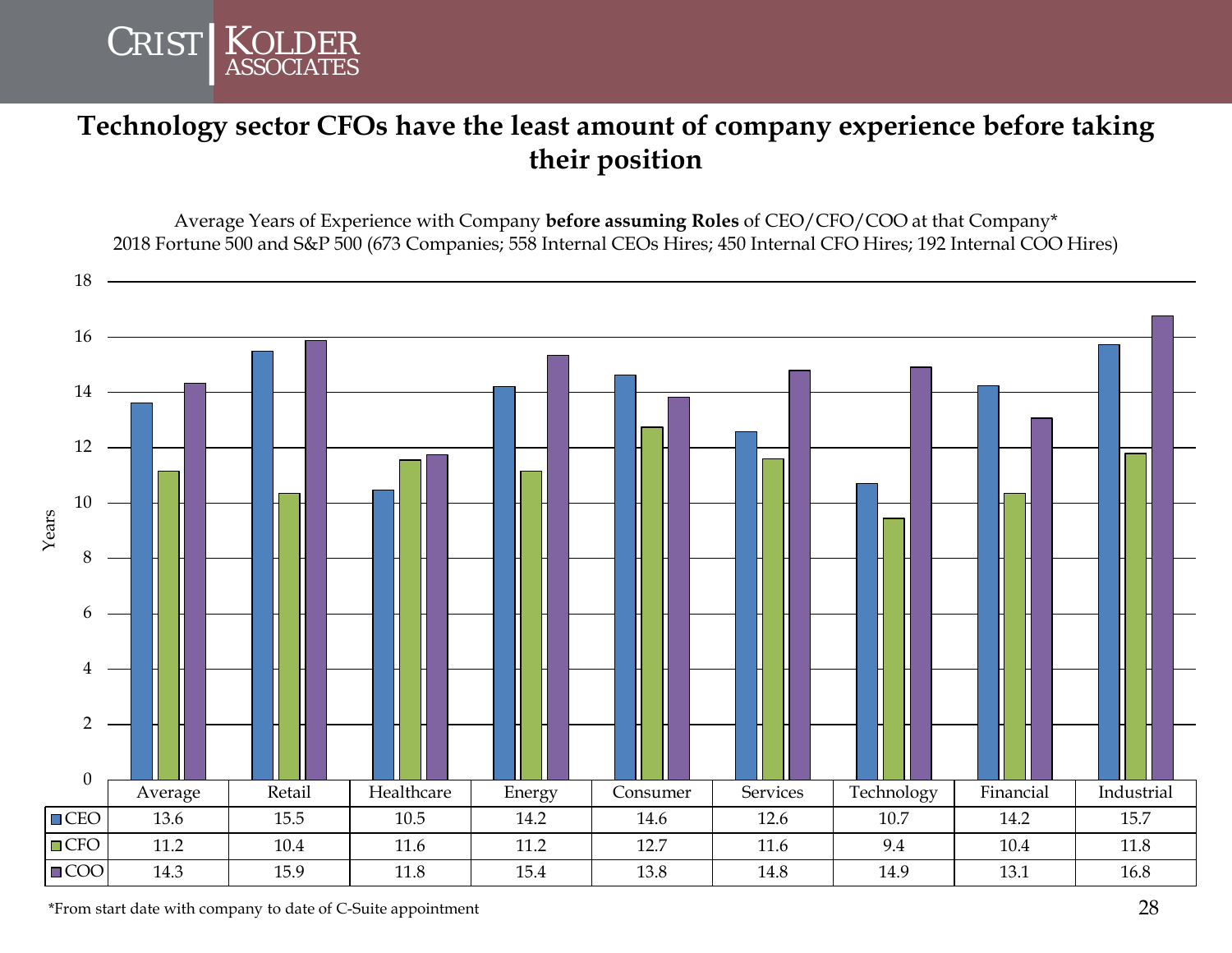

#### **Financial sector CEOs have the longest tenure**

Average Tenure of CEO by Industry 2018 Fortune 500 and S&P 500 (673 Companies; 679 Sitting CEOs)

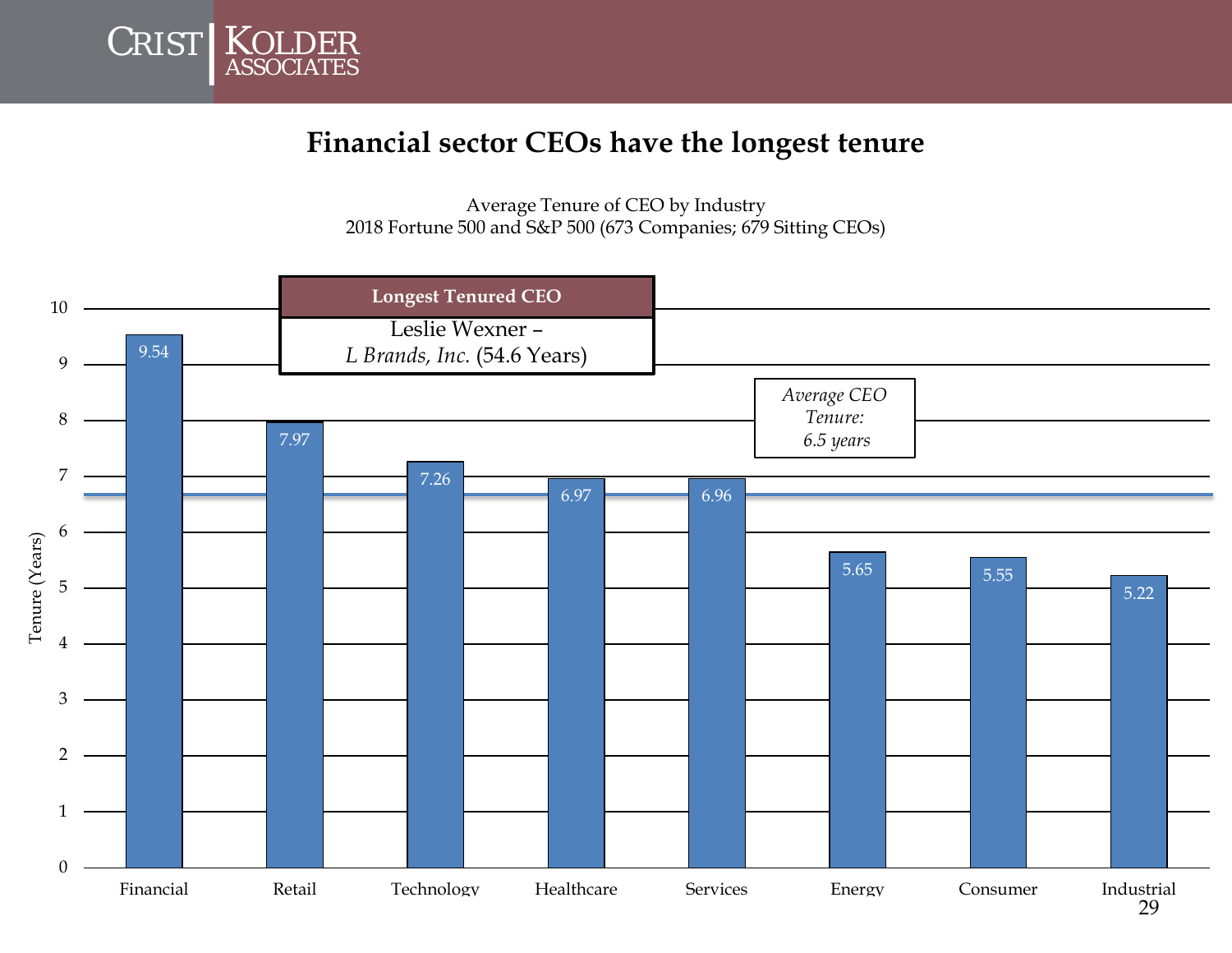

#### **The average tenure of a CFO is over 5 years**

Average Tenure of CFO by Industry 2018 Fortune 500 and S&P 500 (673 Companies; 670 Sitting CFOs)

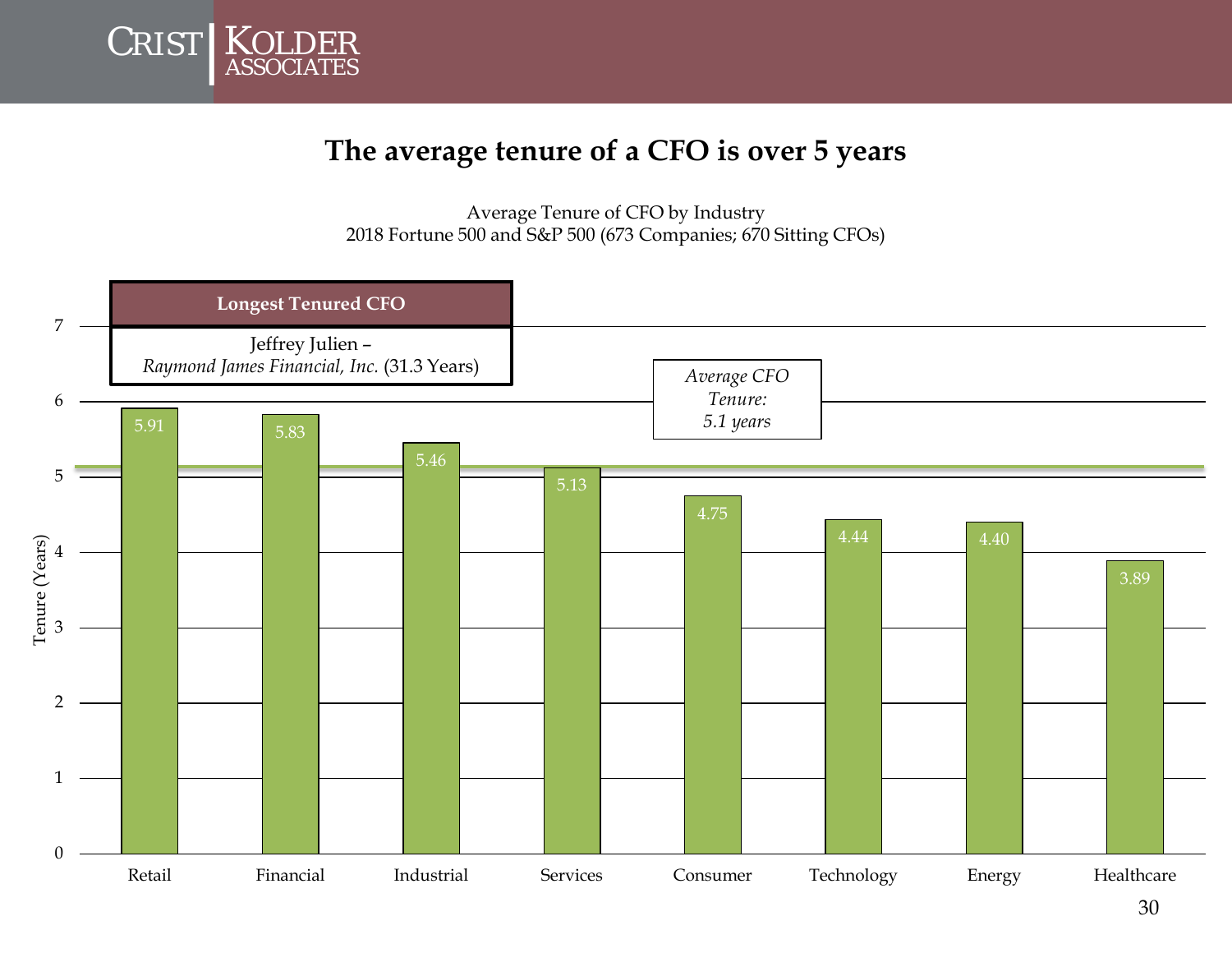

#### **The C-Suite is getting older**

Age of Hire for CEOs and CFOs

2018 Fortune 500 and S&P 500 (673 Companies; 674 Known CEO Ages at Hire; 660 Known CFO Ages at Hire)



| JO.    | 2005 | 2006 | 2007 | 2008 | 2009 | 2010 | 2011 | 2012 | 2013 | 2014 | 2015 | 2016 | 2017 | 2018 |
|--------|------|------|------|------|------|------|------|------|------|------|------|------|------|------|
| $-CEO$ | 45.9 | 49.2 | 47.2 | 46.5 | 48.1 | 49.7 | 50.4 | 52.6 | 51.3 | 51.8 | 51.5 | 52.2 | 54.0 | 53.4 |
| $-CFO$ | 44.0 | 43.7 | 42.8 | 43.8 | 46.0 | 46.7 | 46.4 | 47.6 | 48.6 | 47.5 | 48.1 | 49.0 | 49.0 | 49.3 |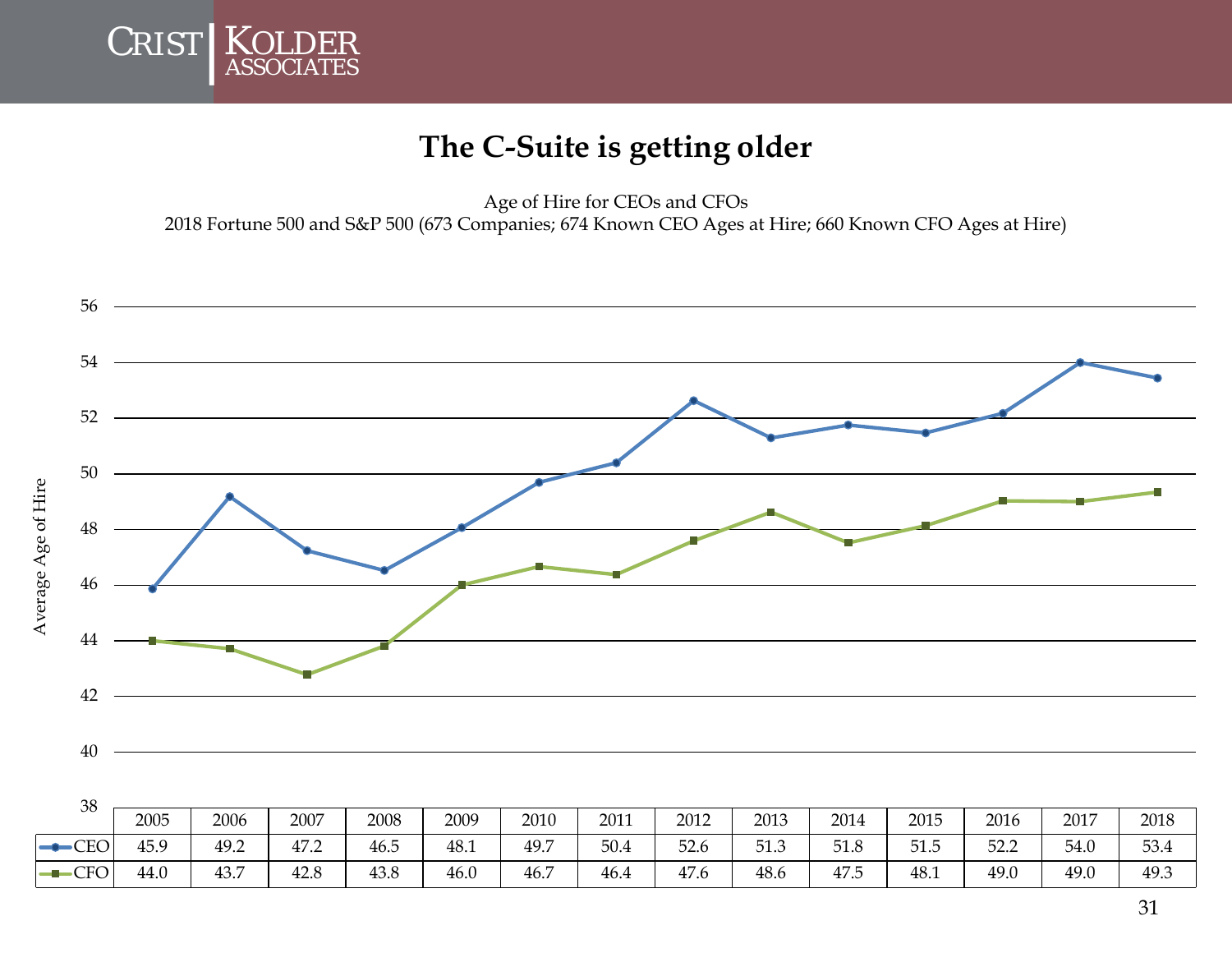

#### **Nearly 25% of CEOs were appointed to their position before 45**

Age of Hire for Sitting CEOs

2018 Fortune 500 and S&P 500 (673 Companies; 679 Sitting CEOs; 674 Known CEO Ages at Hire)



Male Female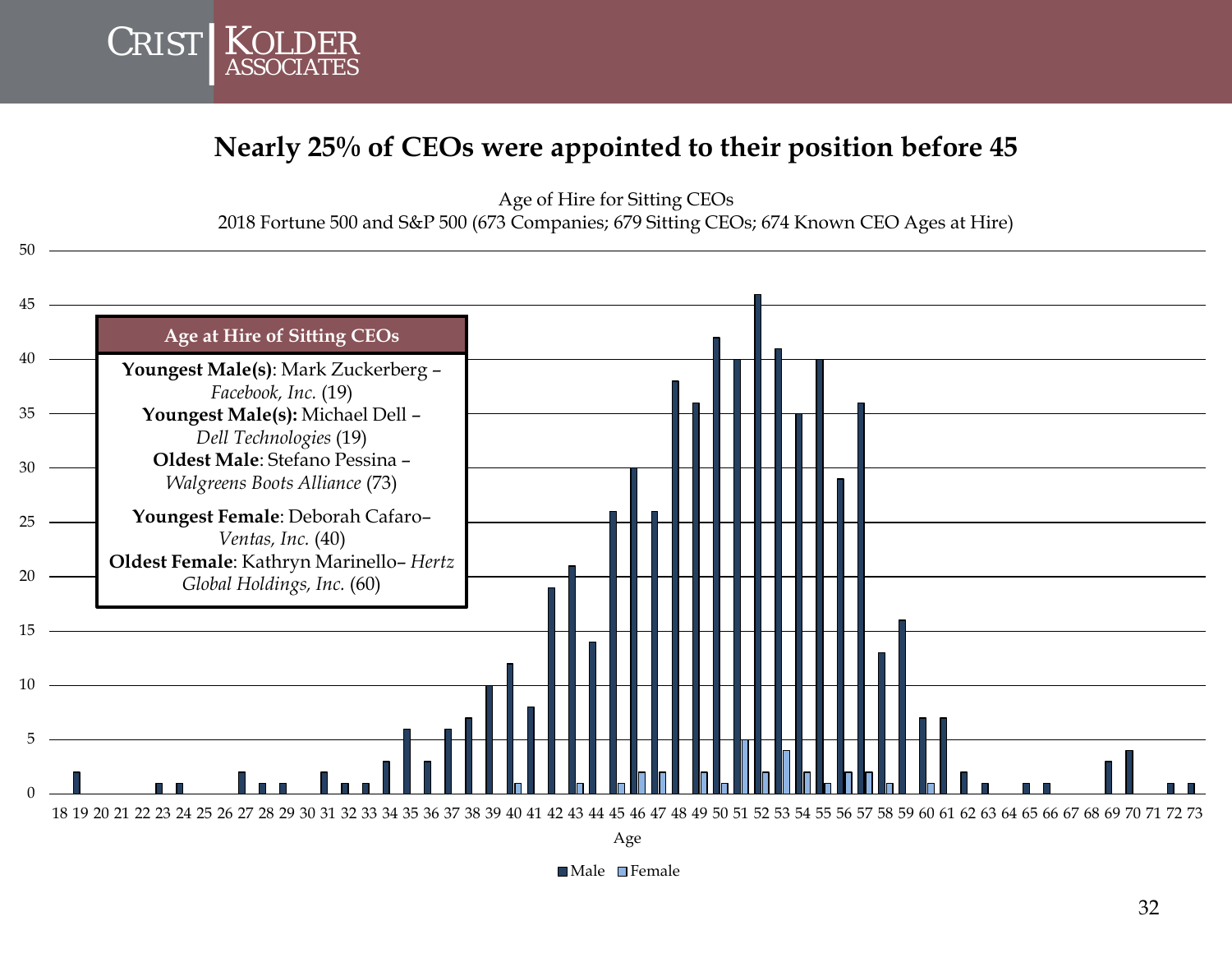

#### **Nearly 75% of Female CEOs are 55 and older**



Male Female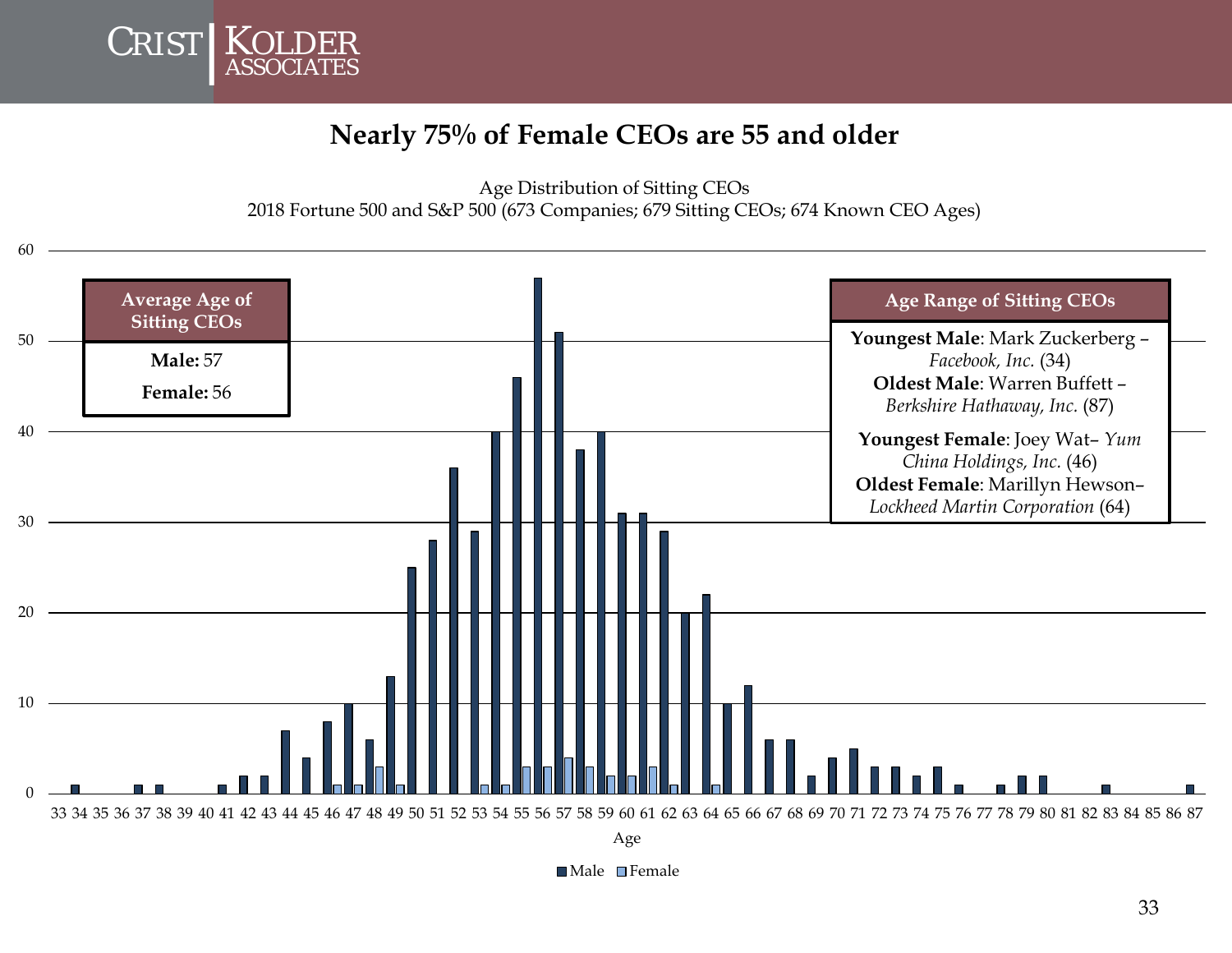

#### **Over 60% of newly appointed CFOs were younger than 50**

Age of Hire of Sitting CFOs 2018 Fortune 500 and S&P 500 (673 Companies; 670 Sitting CFOs; 660 Known CFO Ages at Hire)



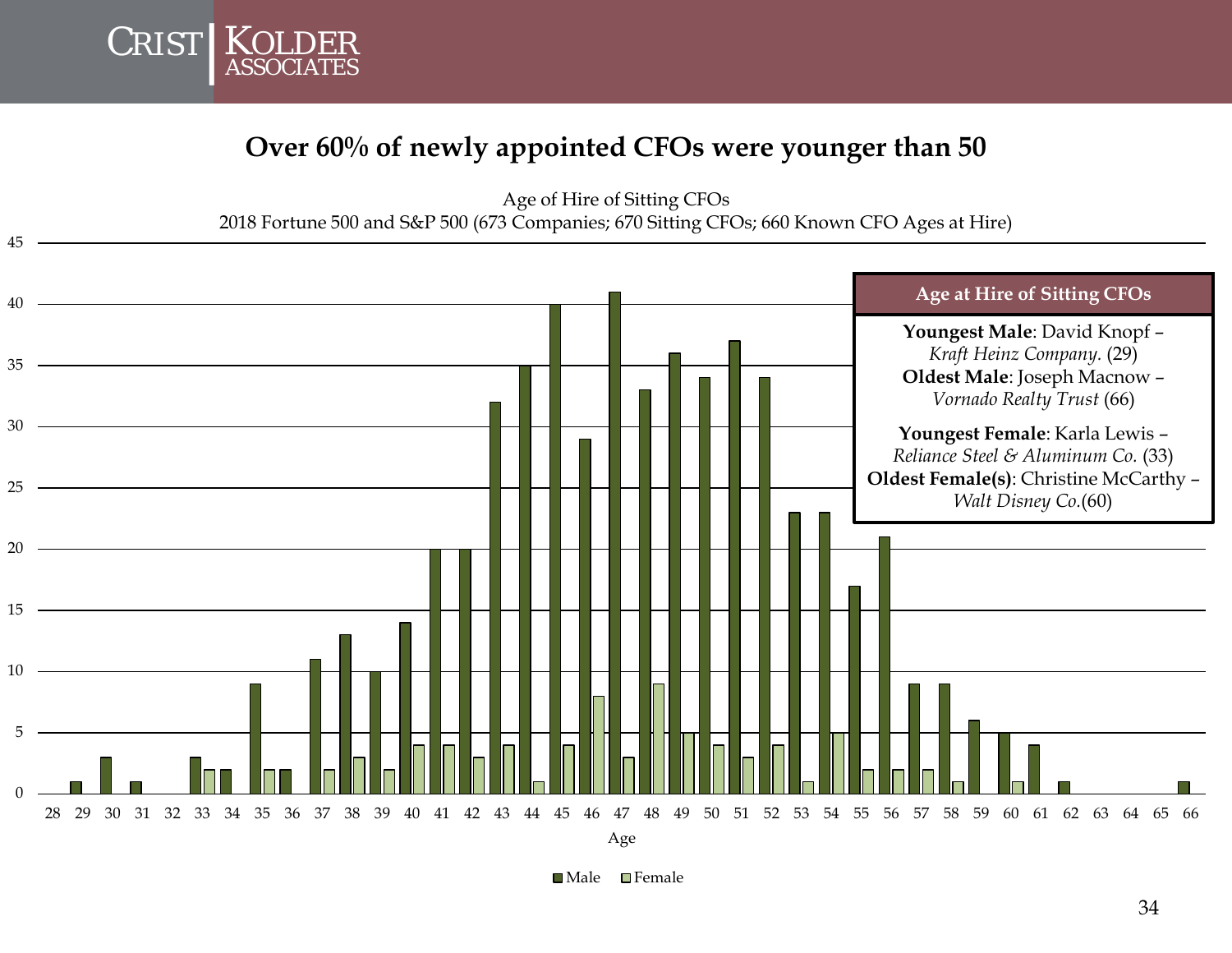

#### **Less than 10% of CFOs are over 60 years of age**



Male Female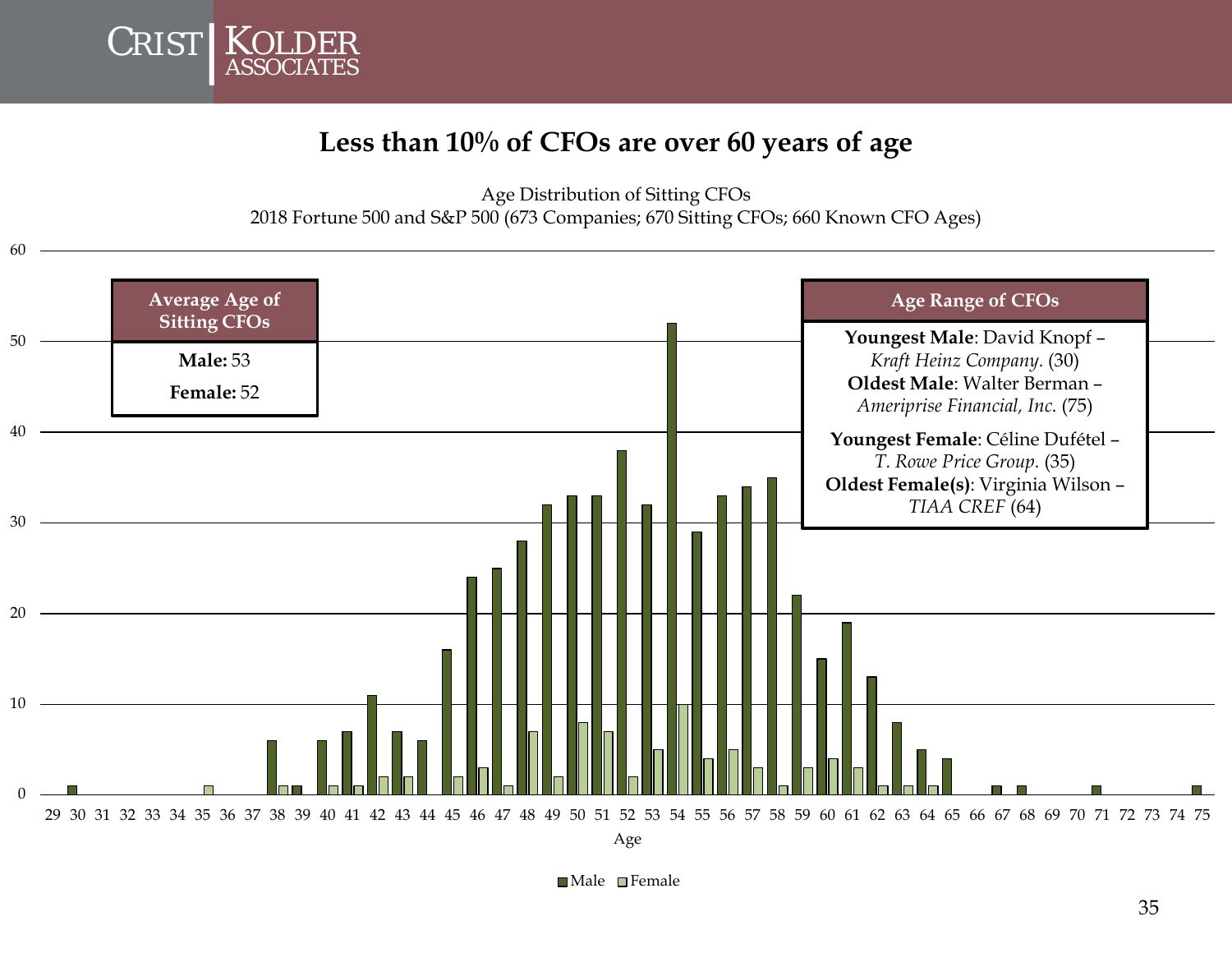

# **Diversity Landscape**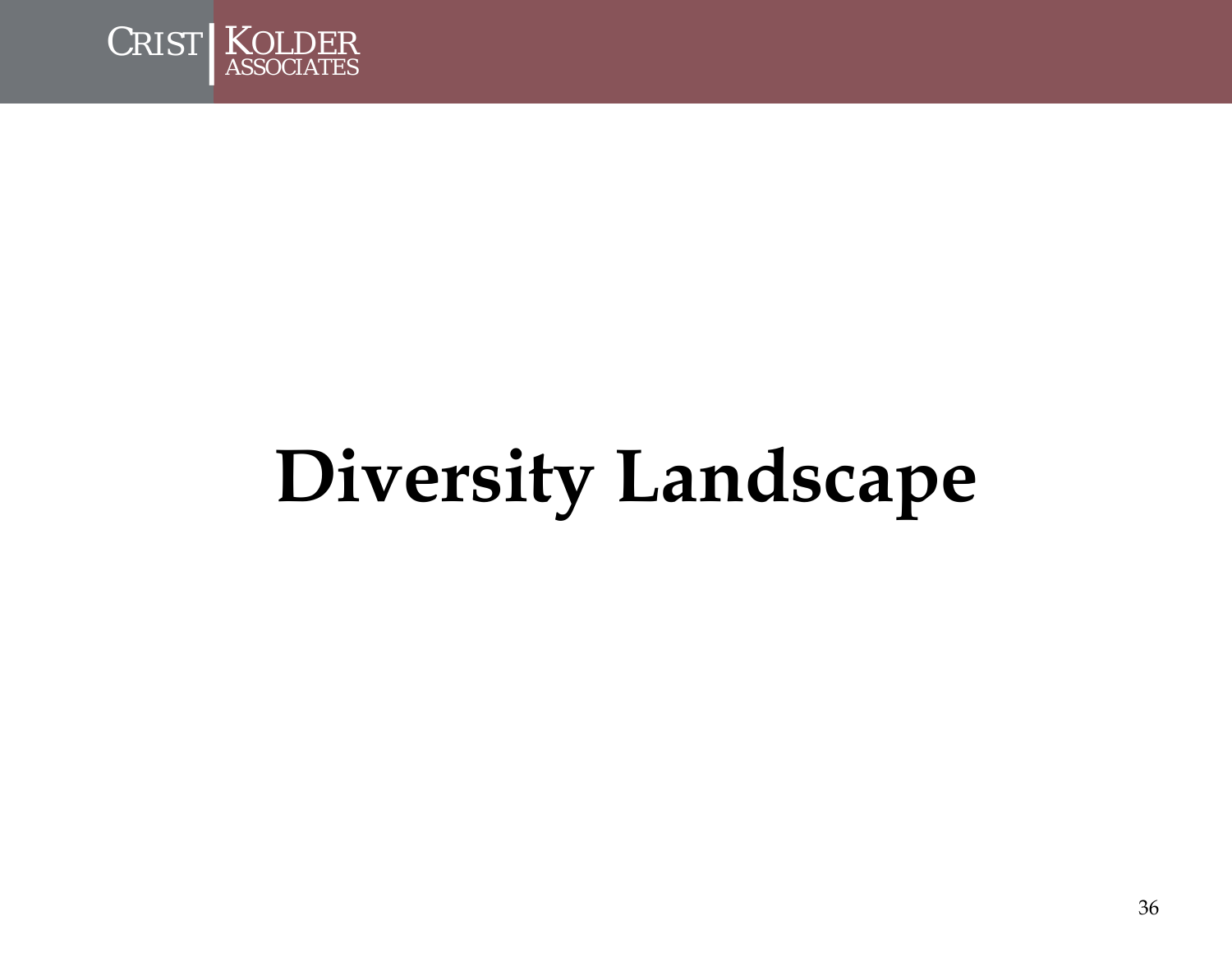

#### **The number of Female CFOs has reached an all-time high**

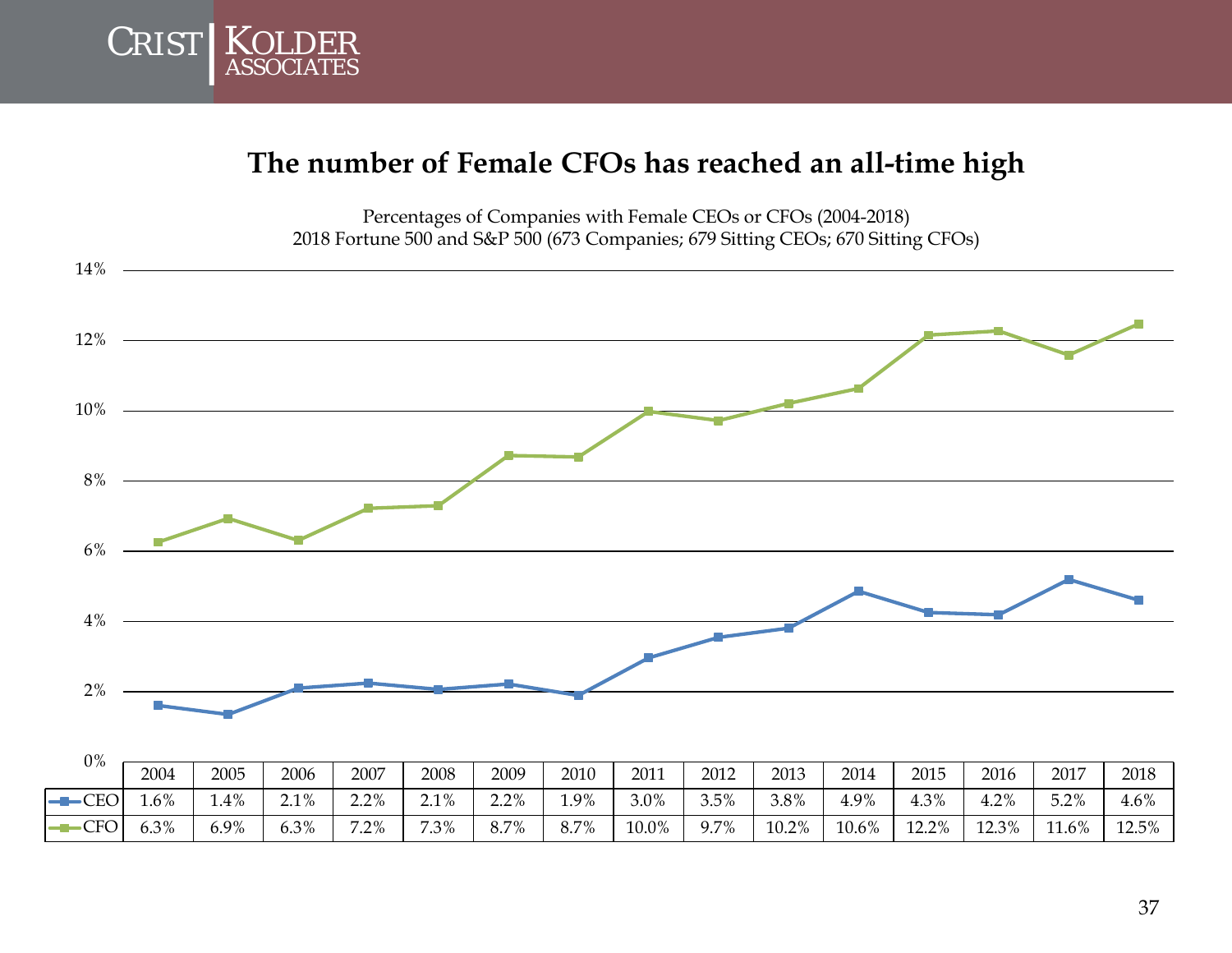

#### **The population of Female CEOs has more than doubled in the last ten years**



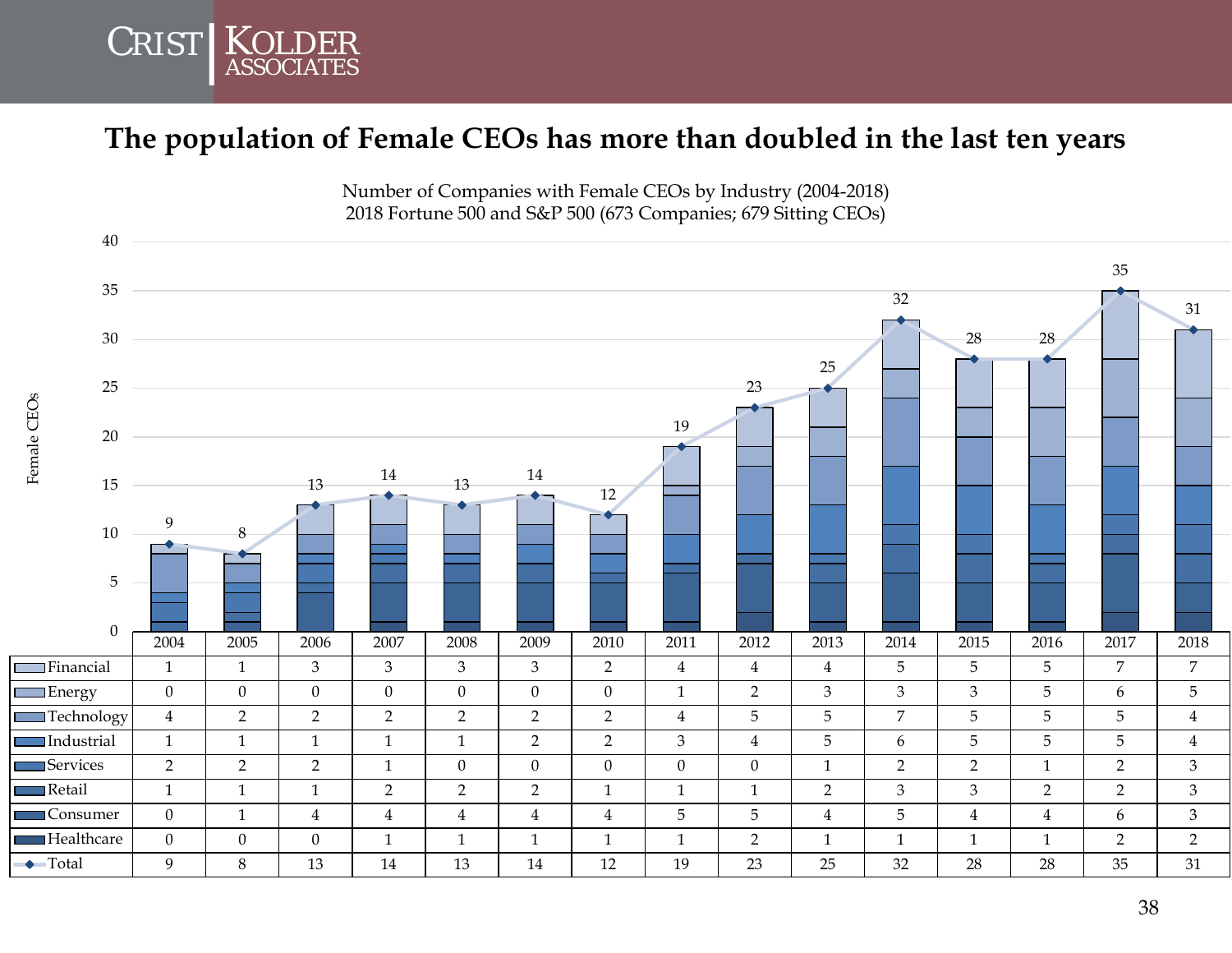

#### **The Financial sector has the most Female CFOs**

Number of Companies with Female CFOs by Industry (2004-2018) 2018 Fortune 500 and S&P 500 (673 Companies; 670 Sitting CFOs)

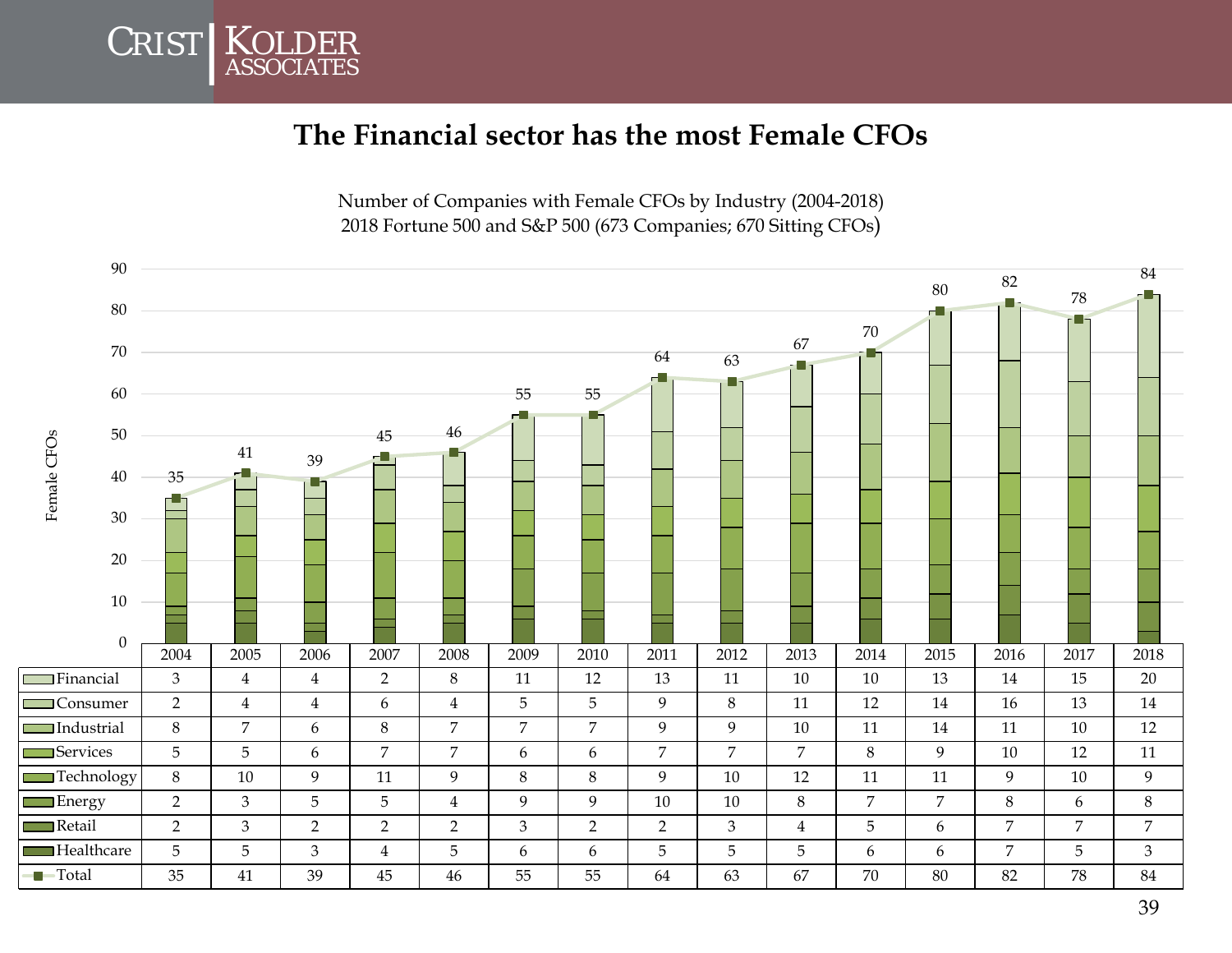

#### **Diversity in the CEO role is at an all-time high**



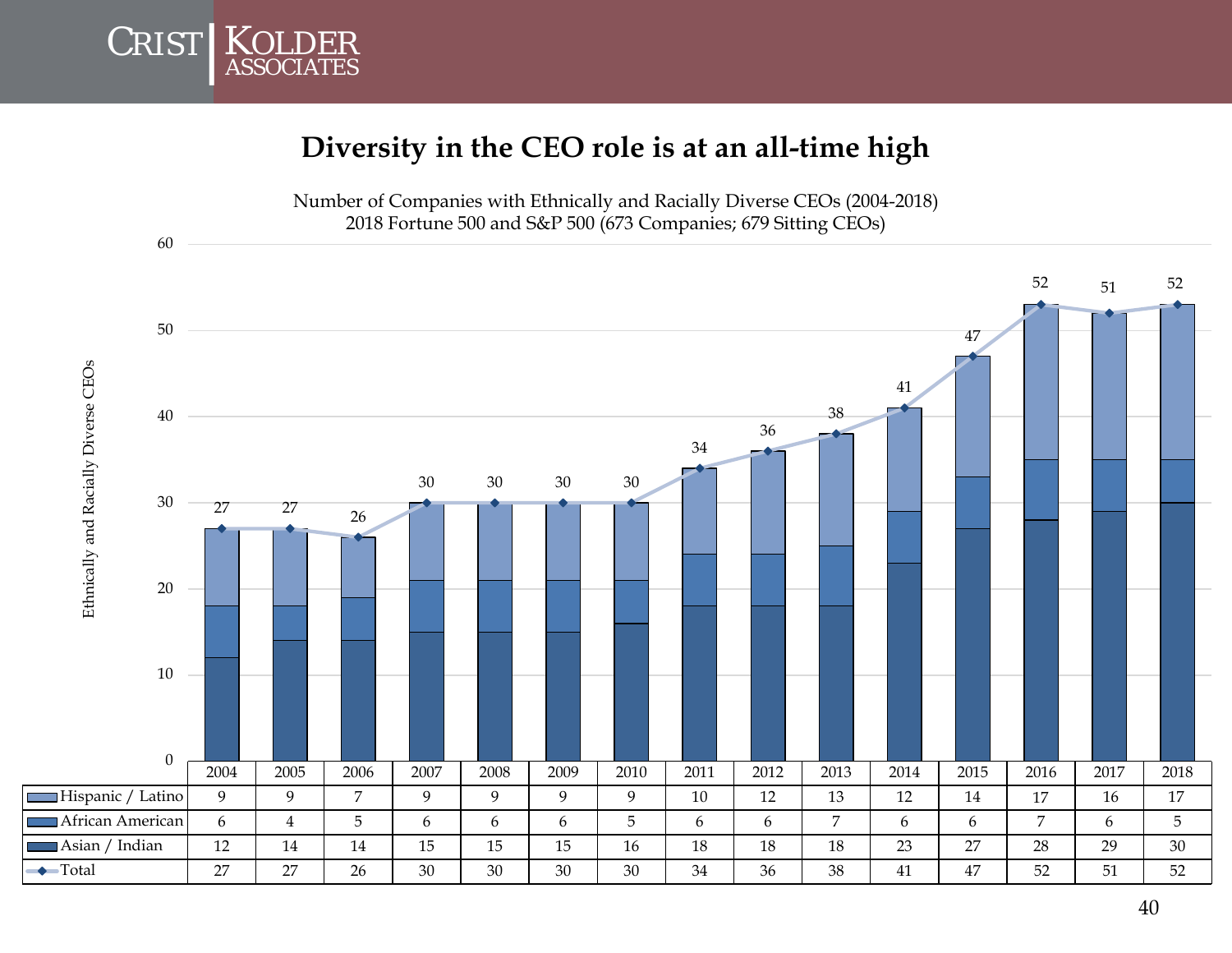

#### **For over 10 years, the Technology sector has led in diversity at the CEO position**

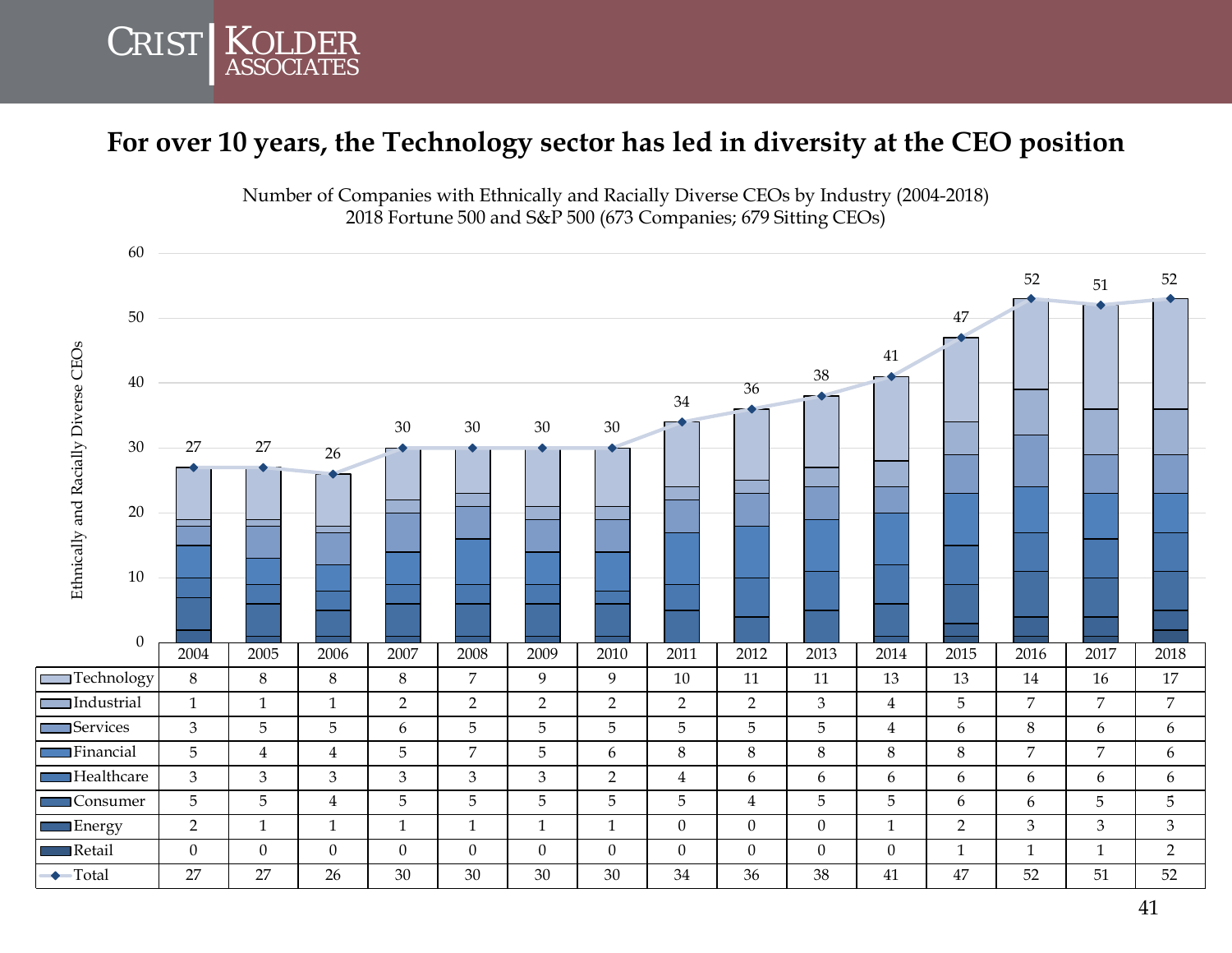

#### **Diversity in the CFO role is at an all-time high**

Number of Companies with Ethnically and Racially Diverse CFOs (2004-2018) 2018 Fortune 500 and S&P 500 (673 Companies; 670 Sitting CFOs)

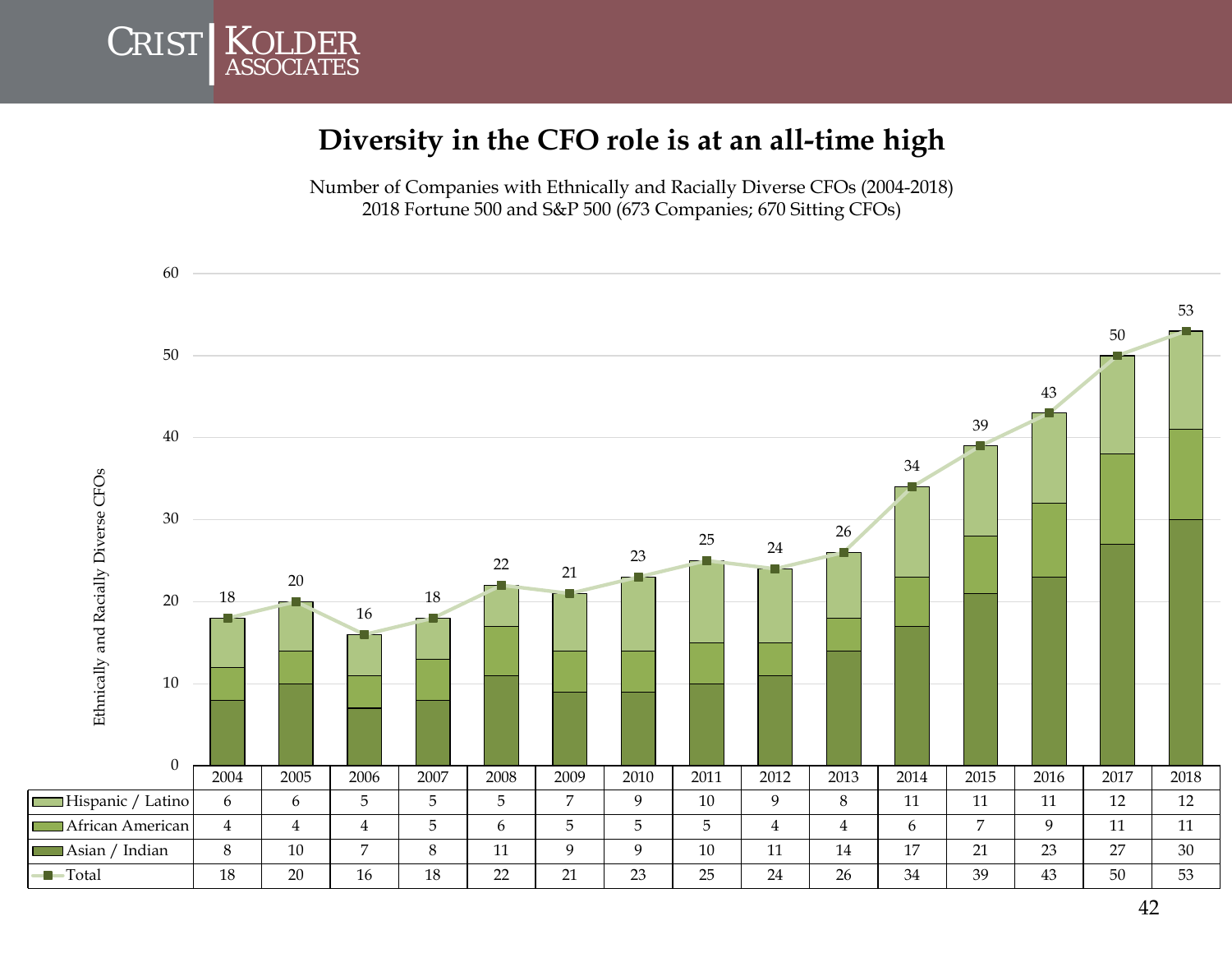

#### **The Financial and Technology sectors are diversity leaders at the CFO position**



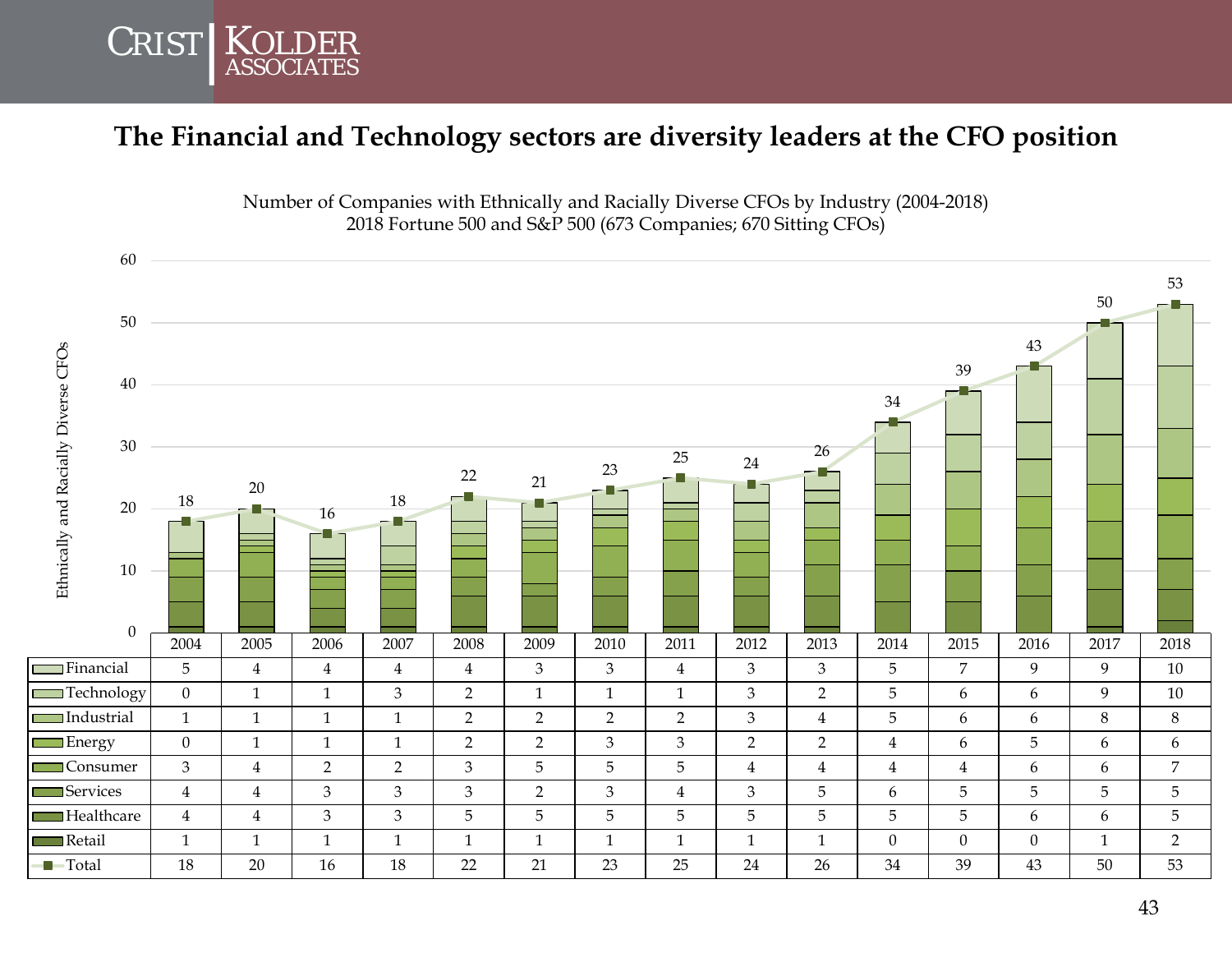

# **Education Background**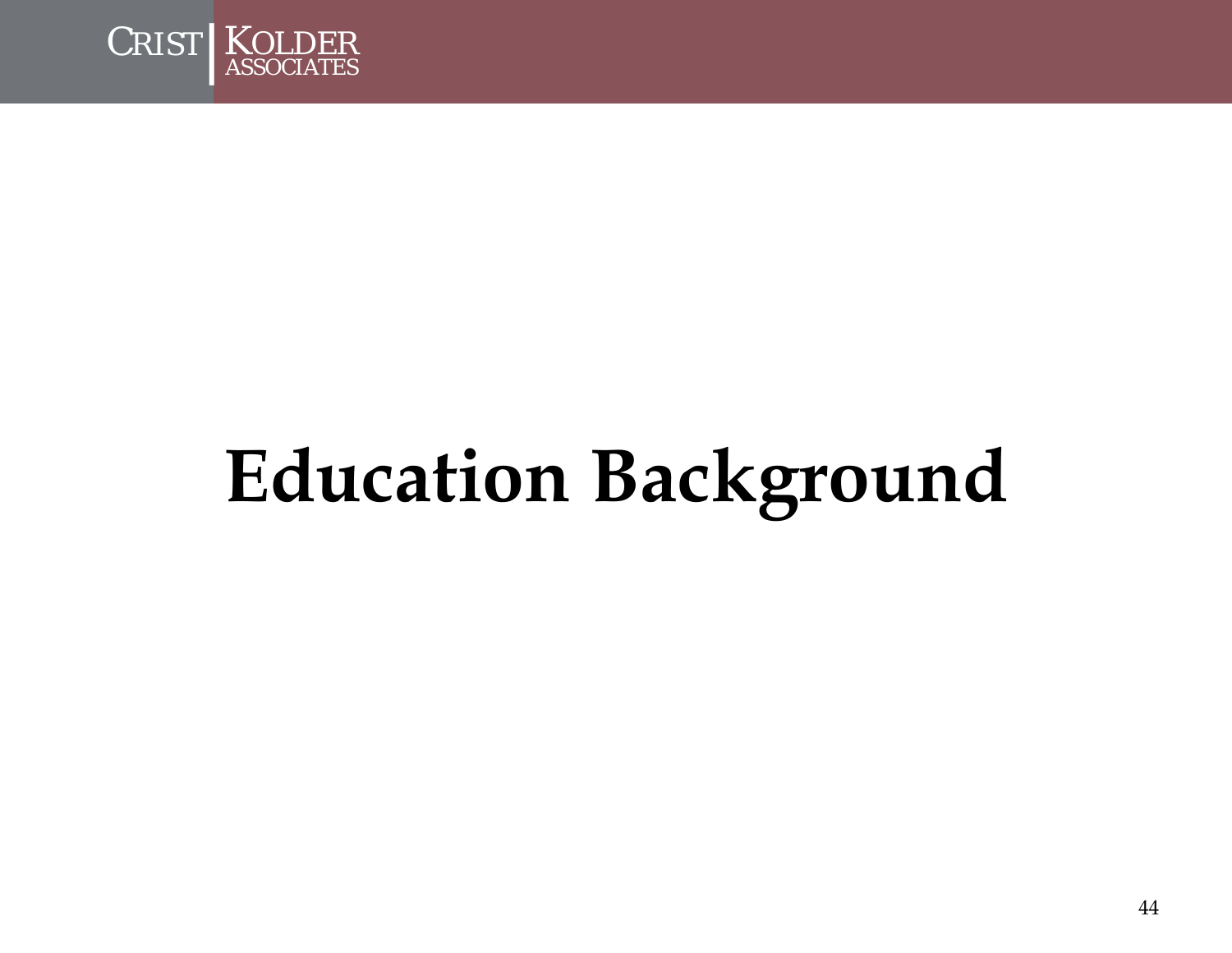

#### **More CEOs come from the Big Ten Conference than any other U.S. conference**

Sitting CEO Undergraduate University Conference Affiliation 2018 Fortune 500 and S&P 500 Companies (679 Sitting CEOs; 651 Known Education Backgrounds)

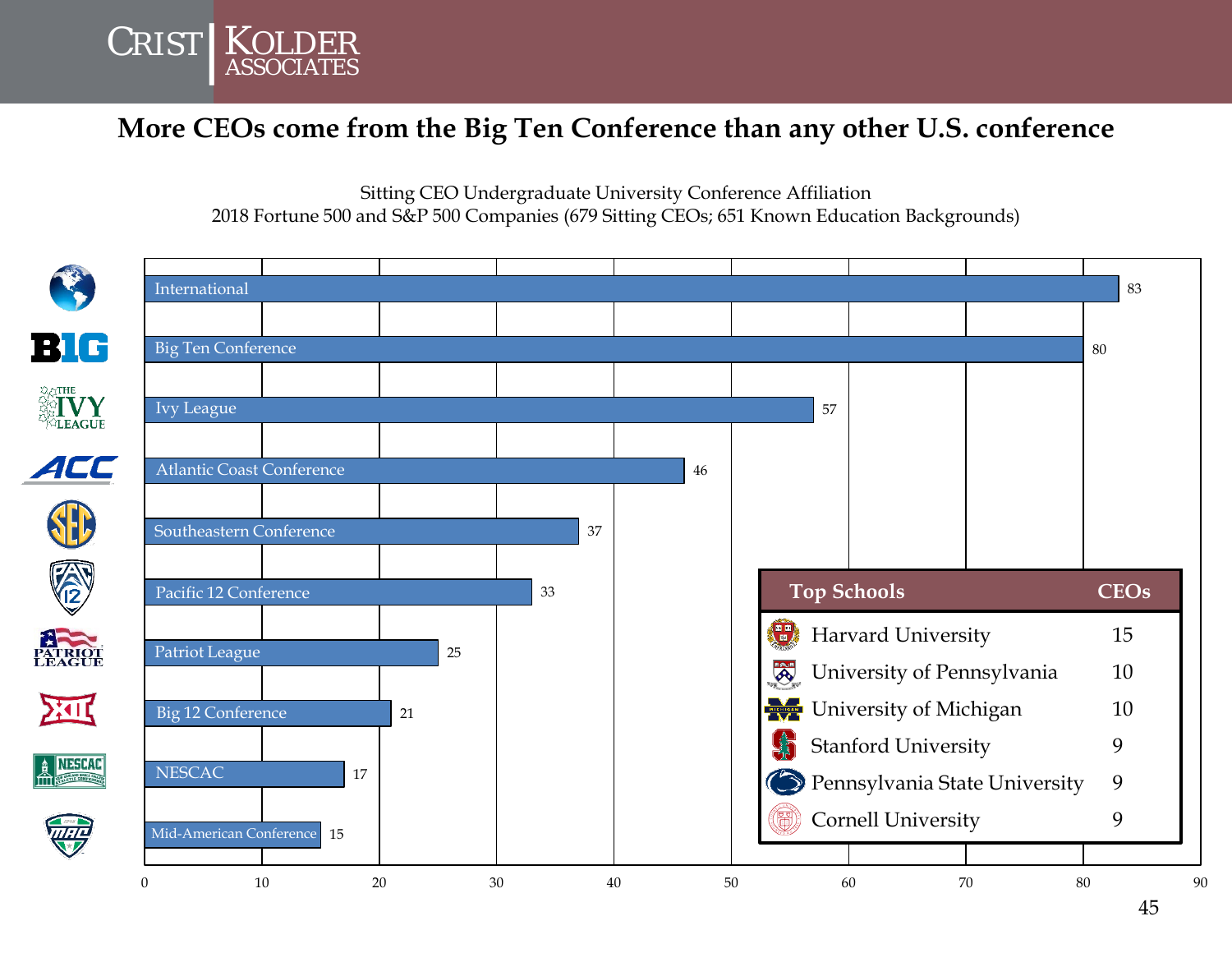

#### **Canada and the United Kingdom are home to the most sitting CEOs of all foreign countries in this study**

Top Five International Degree Producing Countries for Sitting CEOs 2018 Fortune 500 and S&P 500 Companies (679 Sitting CEOs; 651 Known Education Backgrounds)

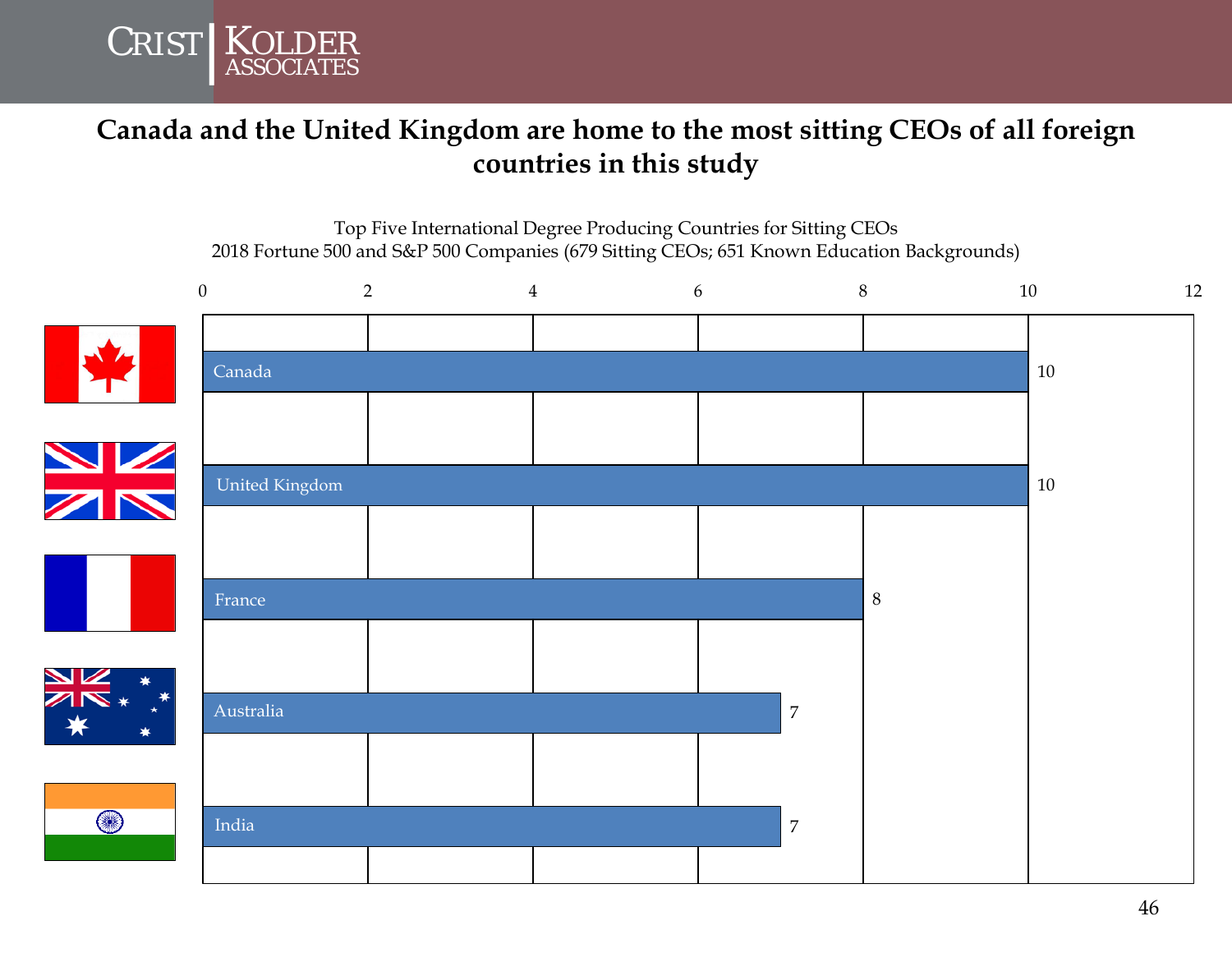

#### **The Big Ten Conference has claimed the most CFOs for six consecutive years**

Sitting CFO Undergraduate University Conference Affiliation 2018 Fortune 500 and S&P 500 Companies (670 Sitting CFOs; 637 Known Education Backgrounds)



47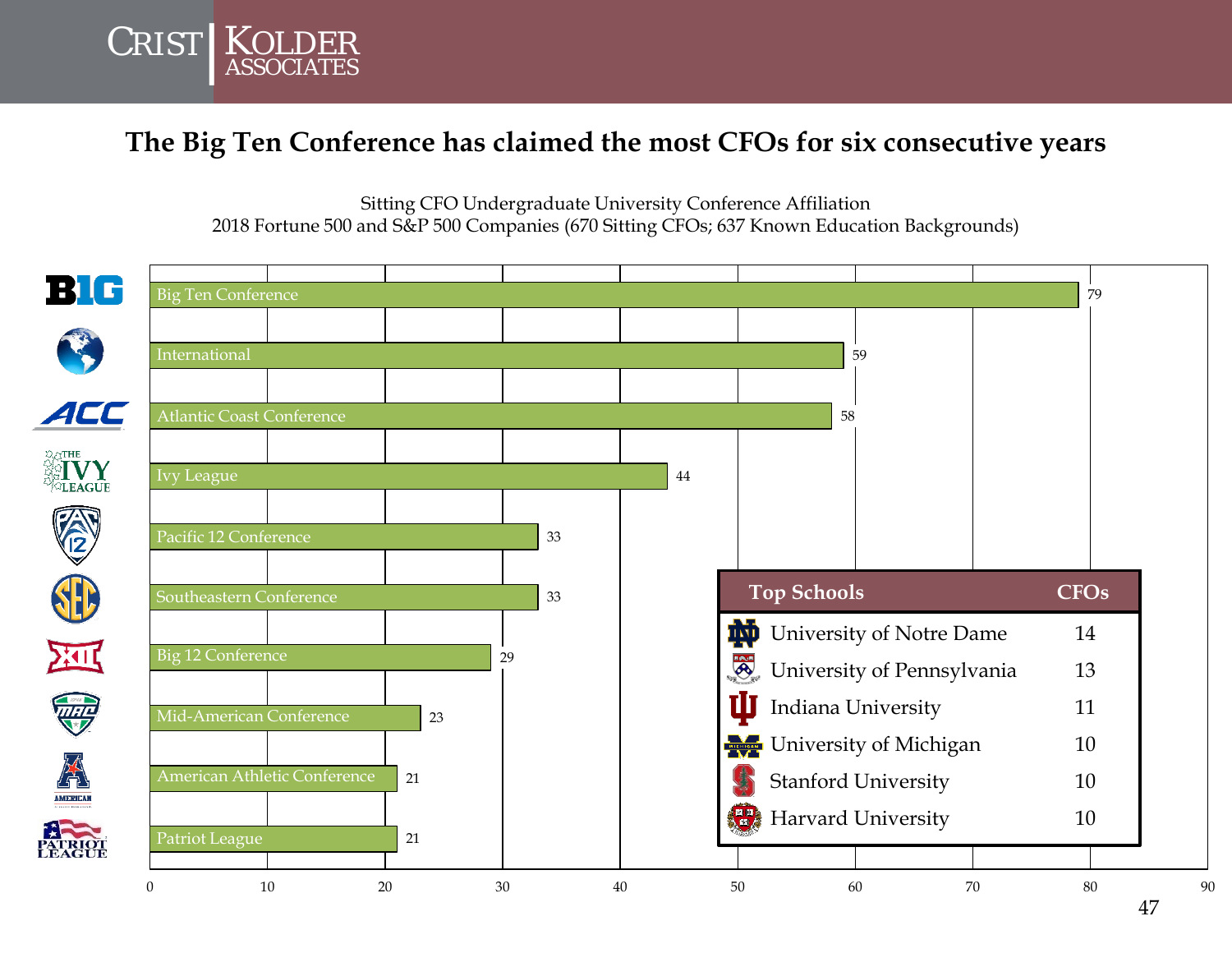

#### **Canada is home to the most sitting CFOs of all foreign countries in this study**

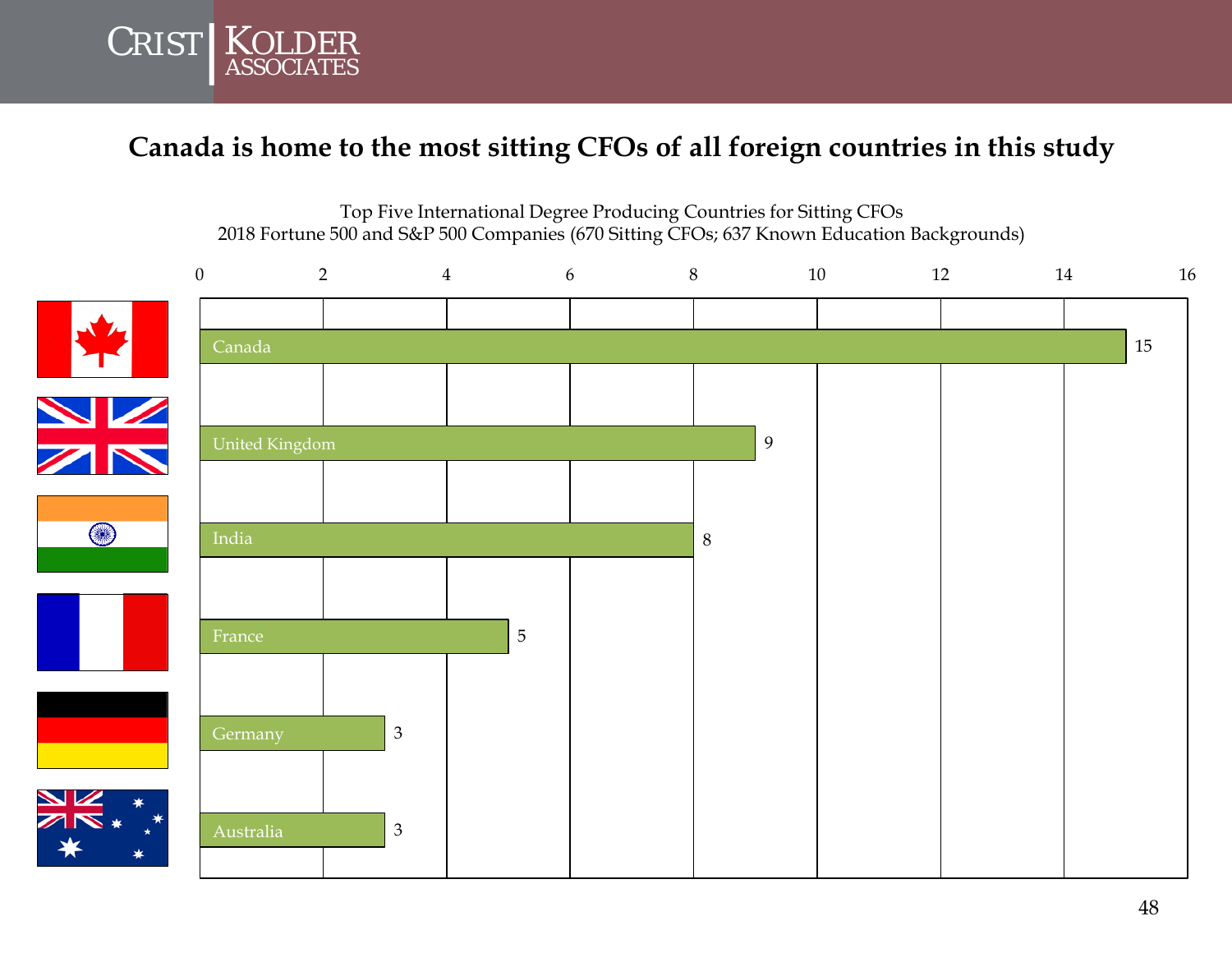

#### **Public universities currently produce the most sitting CEOs**

Sitting CEO Undergraduate University 2018 Fortune 500 and S&P 500 Companies (679 Sitting CEOs; 651 Known Education Backgrounds)

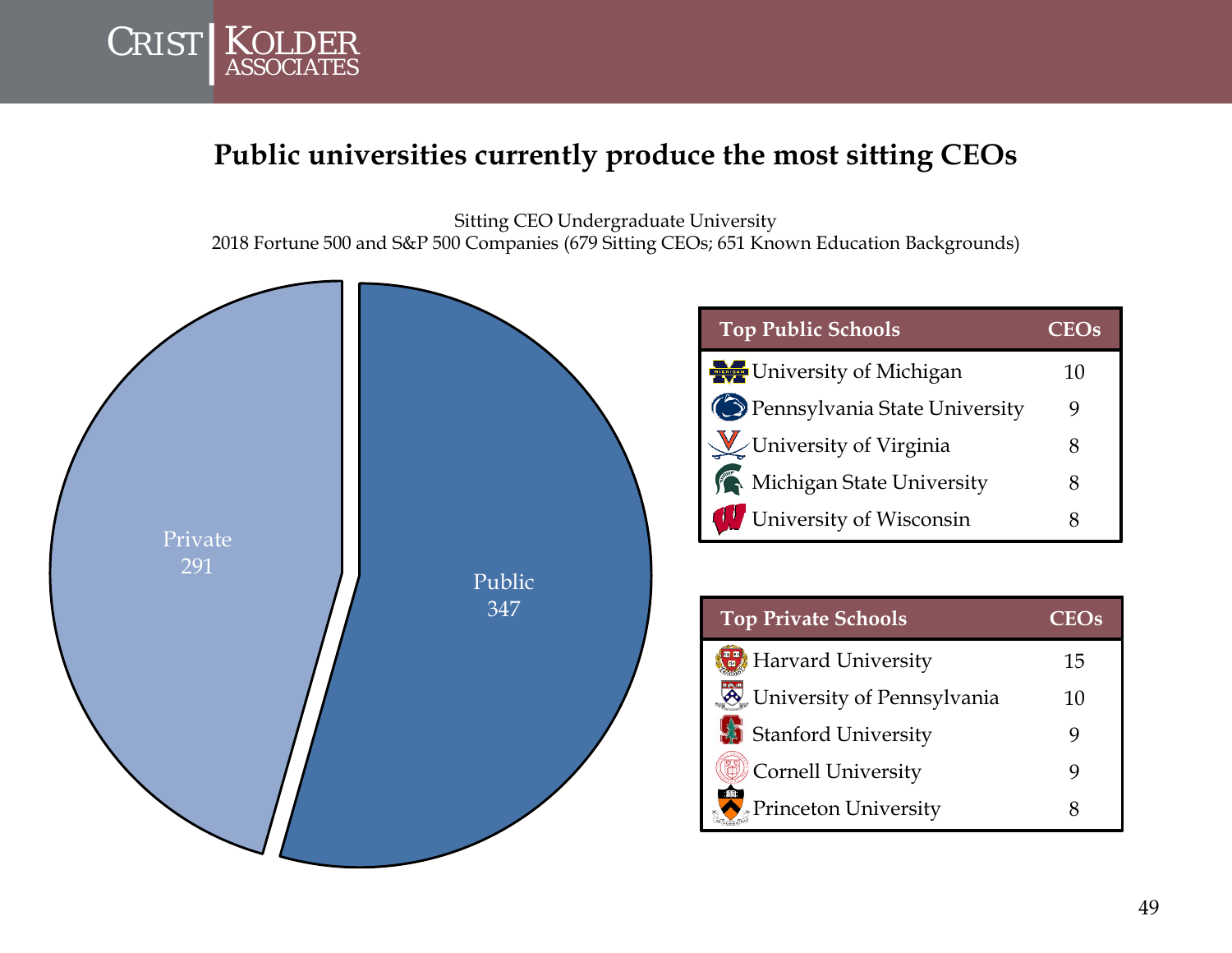

#### **Public universities currently produce the most sitting CFOs**

Sitting CFO Undergraduate University 2018 Fortune 500 and S&P 500 Companies (670 Sitting CFOs; 637 Known Education Backgrounds)

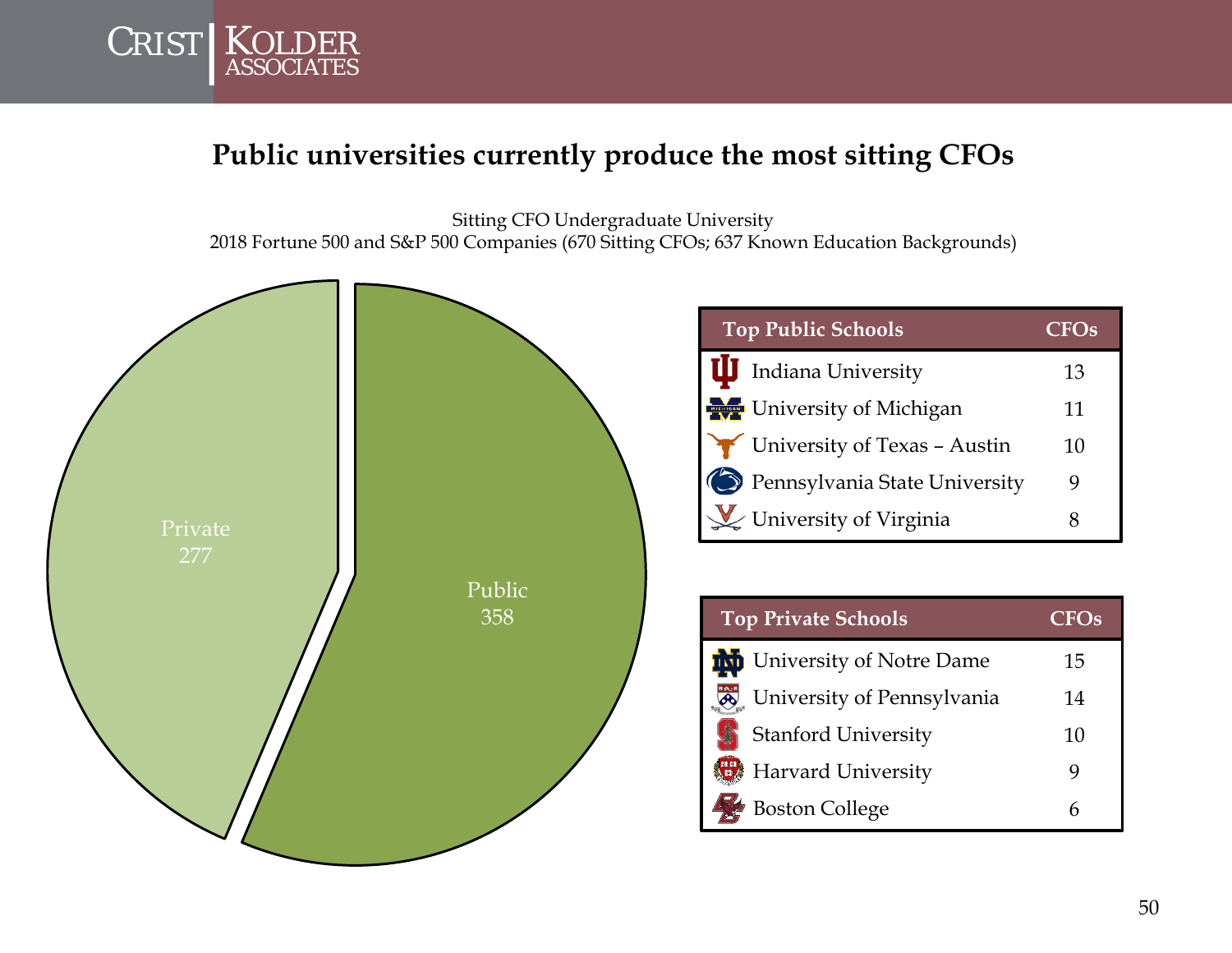

#### **Over 60% of CEOs have an undergraduate degree in Business or Engineering**



*\*Accounting, Business Administration/Management, Finance, Other*

*\*\*Economics is included in Liberal Arts*

*\*\*\*Mathematics is included in Sciences*

*\*\*\*\*Marketing, International Business, Commerce, Logistics*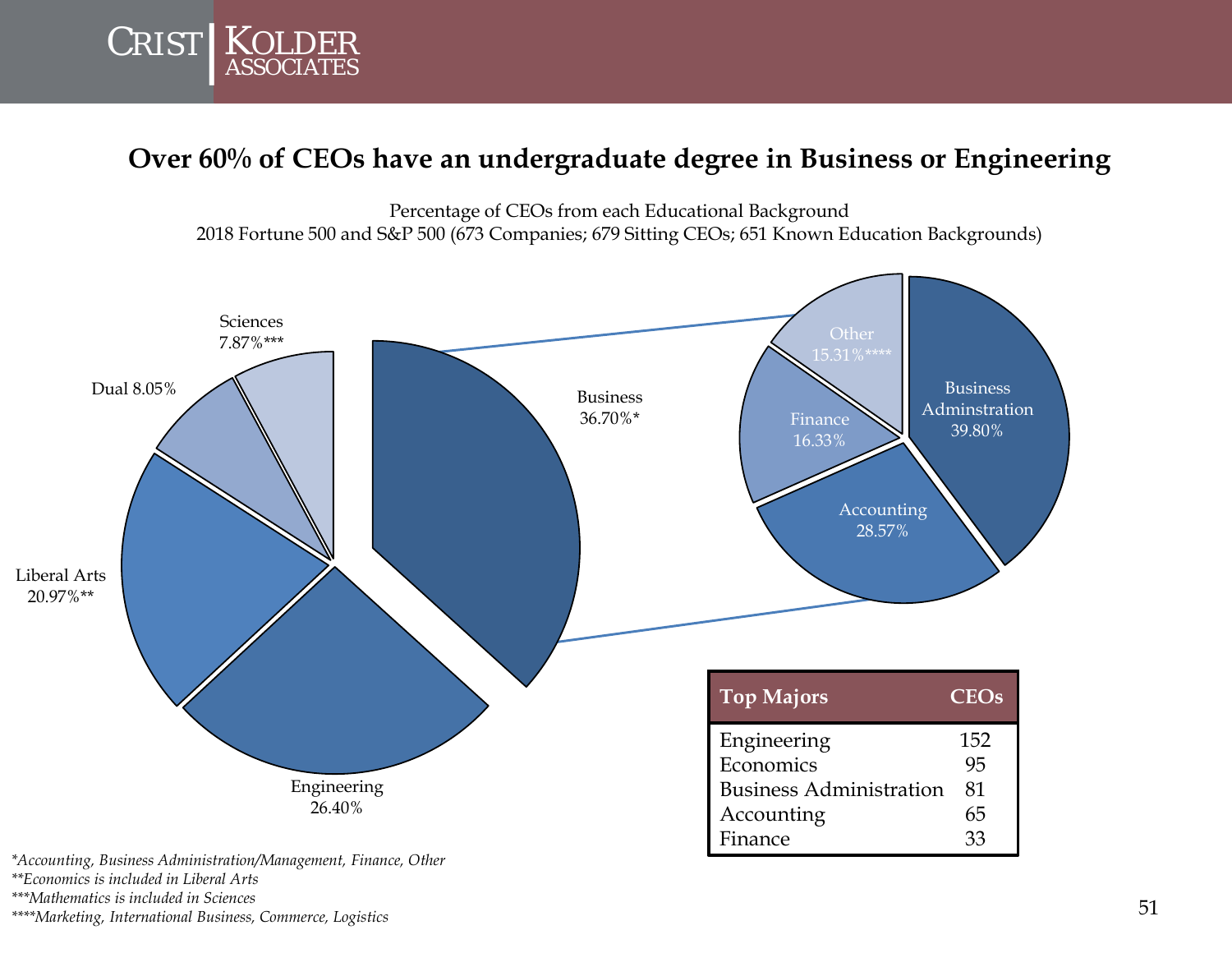

#### **65% of CFOs have an undergraduate degree in Business**





*\*Accounting, Business Administration/Management, Finance, Other*

*\*\*Economics is included in Liberal Arts*

*\*\*\*Mathematics is included in Sciences*

*\*\*\*\*Marketing, International Business, Commerce, Logistics*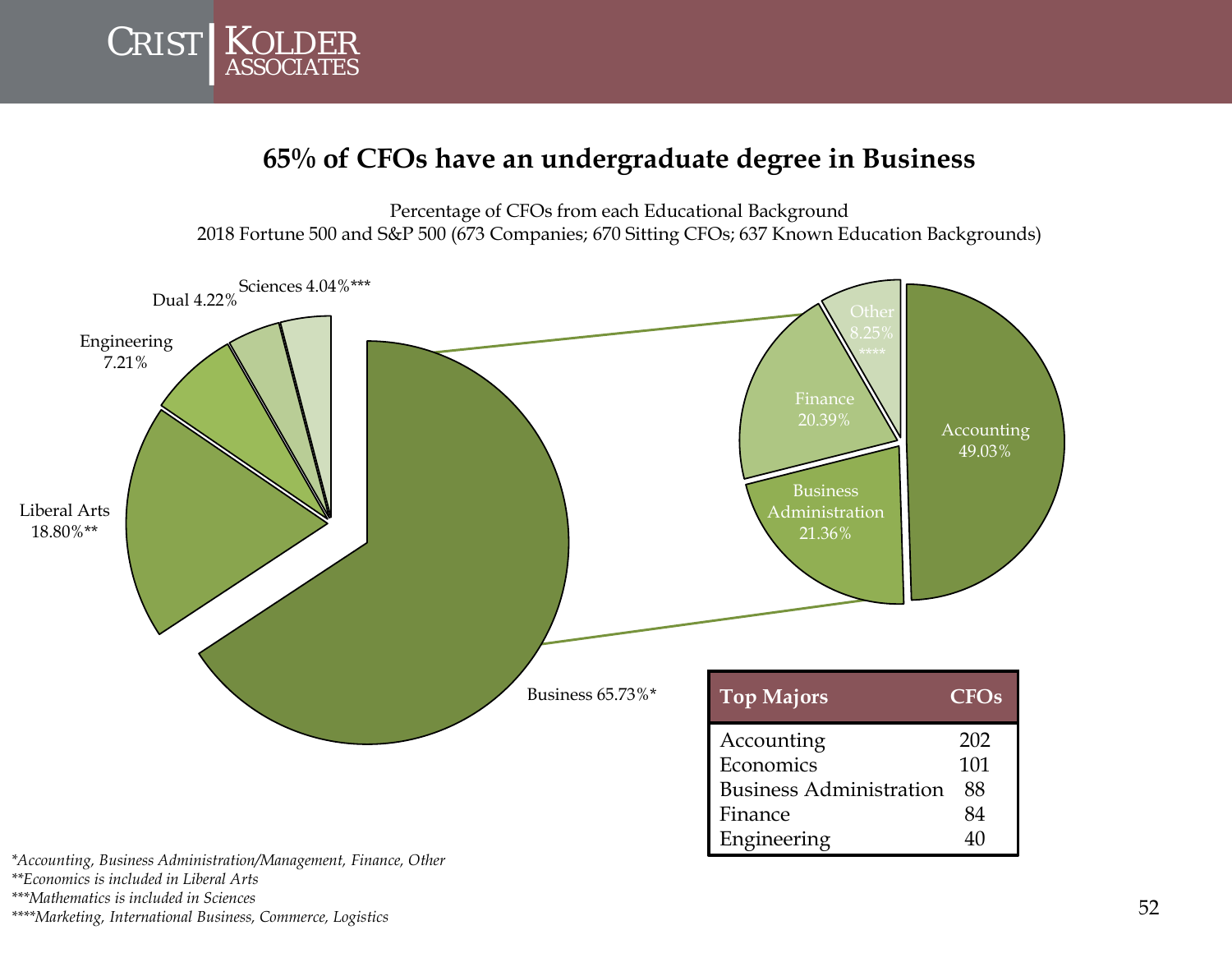

#### **64% of CEOs possess an advanced degree**

CEO **Terminal Degree** Educational Background 2018 Fortune 500 and S&P 500 (673 Companies; 679 Sitting CEOs; 651 Known Education Backgrounds)

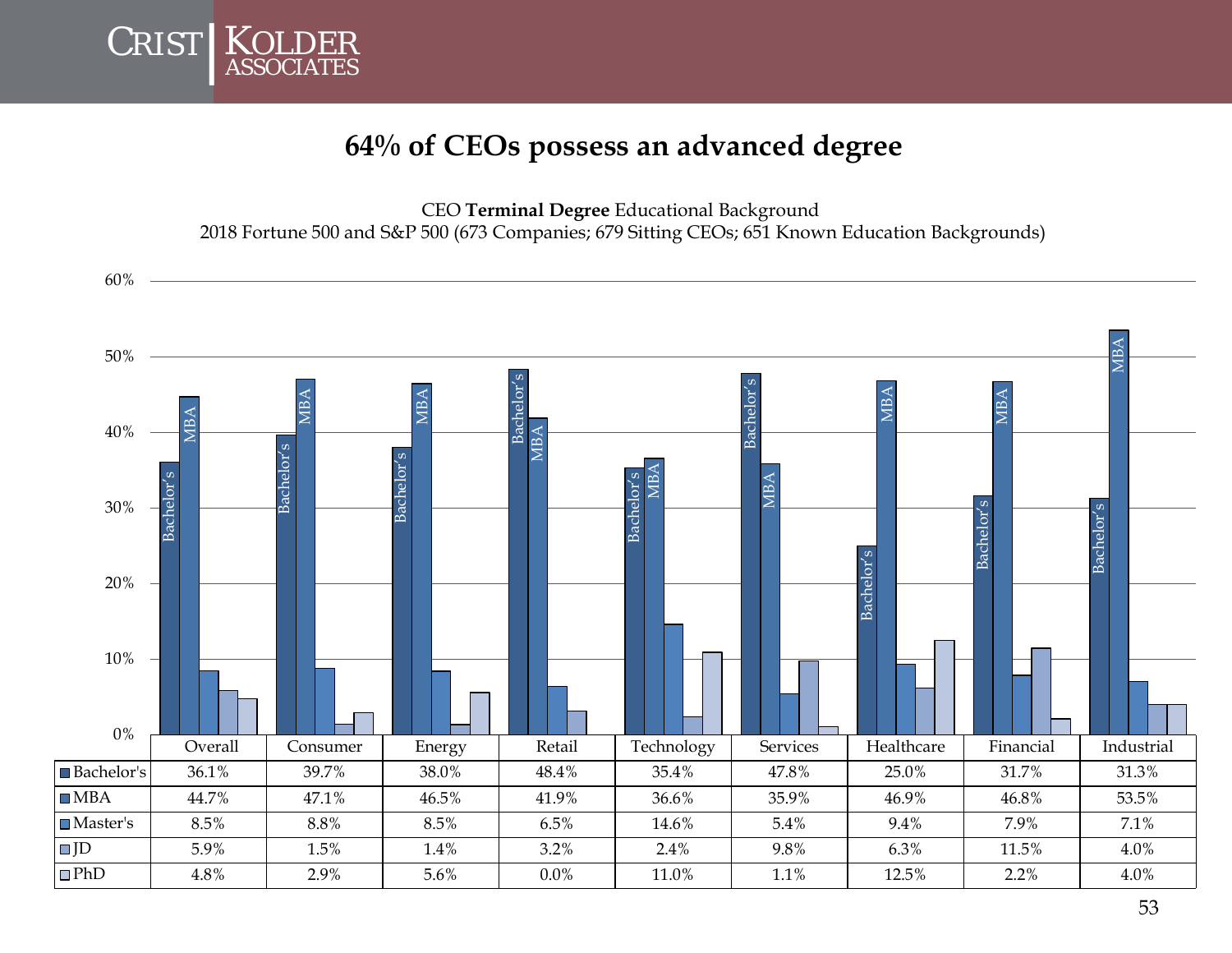

#### **50% of CFOs hold an MBA degree**

CFO **Terminal Degree** Educational Background 2018 Fortune 500 and S&P 500 (673 Companies; 670 Sitting CFOs; 637 Known Education Backgrounds)